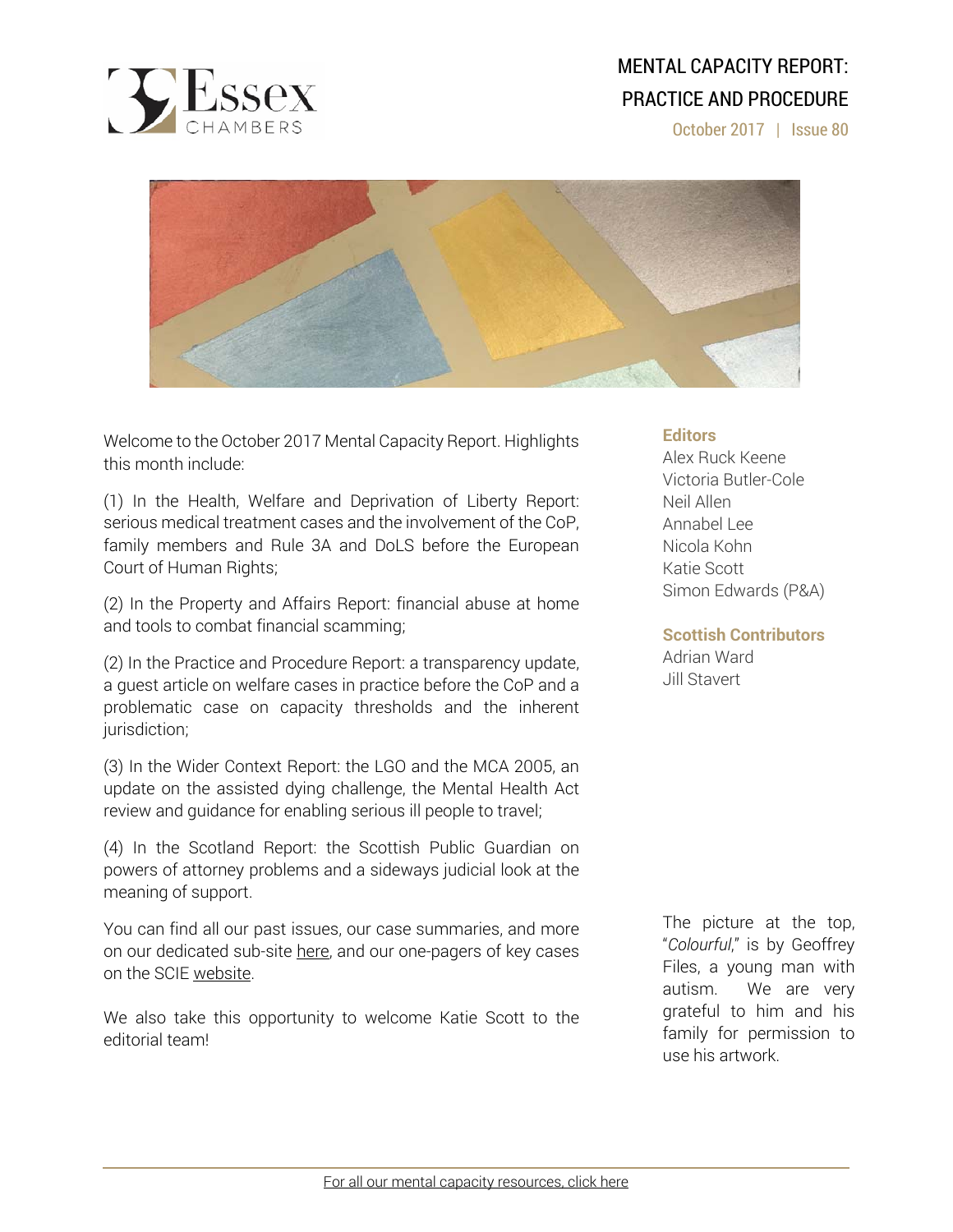# **Contents**

| Inherently problematic? Capacity thresholds, autonomy and the inherent jurisdiction 10 |  |
|----------------------------------------------------------------------------------------|--|
|                                                                                        |  |
|                                                                                        |  |
|                                                                                        |  |

# Court of Protection Rules 2017

As this issue goes to press, we await with  $$ increasingly pressing  $-$  interest the laying of the Court of Protection Rules 2017 before Parliament (and the publication of the associated suite of Practice Directions). As the intention is that a full revised and consolidated package of Rules (reformatted into CPR/FPR format) will be ready to go by the time that the current pilot expire on 30 November 2017, we anticipate that these Rules will be laid in the very near future. Updates will be provided by the usual channels as soon as available.

# Transparency update

The Court of Protection 'Transparency Pilot for increased access to public and media' was launched in 29 January 2016. The original intention was that it would run until 31 July 2016.

The note from the Vice President to the Court of Protection provided:

*….the aim of the pilot is to effectively reverse the existing default position of private hearings. This means that there will have to be a good reason for not* 

*making an order that an attended hearing is to be in public including an anonymity order in terms of or based on the standard order (the Pilot Order).* 

Serious medical cases to which Practice Directions 9E and 13A applied were not initially covered by the pilot, as they were not hearings that were held in private.

Amendments were made to the pilot order around April 2016 following a series of meetings between judges, lawyers, court staff and the media convened by the MOJ to feedback on the pilot, and again in June 2017 when the Vice President reported that the ad hoc Committee on the CoP Rules had recommended that a further amendment should be made to the Transparency Pilot to bring all proceedings in the CoP apart from applications for committal, within the pilot.

The pilot has now been extended until 31 November 2017.

For those of us who appear regularly in the CoP, it is rare for members of the public to attend, and save for the odd cases, Brian Farmer of the Press Association is almost the only journalist who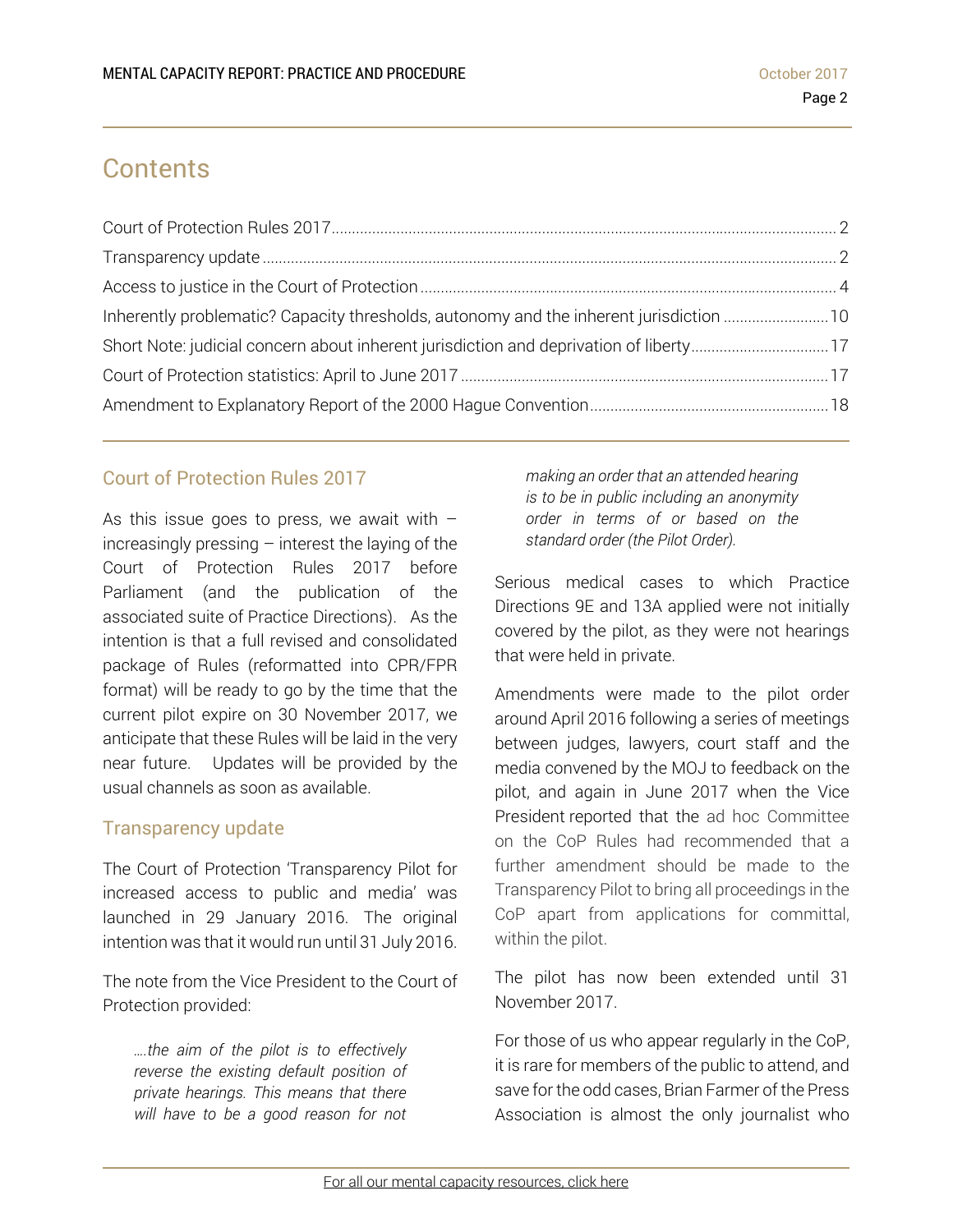attends CoP hearings with any regularity. Is that because the public and the press are not interested in what is going on in the Courts, or are there problems with the way the pilot is set up and run which creates barriers to greater public interest in these cases?

Three particular problems have come to our attention:

1. First, cases are either being incorrectly listed as being in private when they should in fact be in public, or signs indicating that the hearing is in private are incorrectly placed or left on the Court doors. This appears (anecdotally) to be a problem particularly in the Royal Courts of Justice and may be an inevitable consequence of the fact that Judges have a long list of family and CoP cases, some of which are in private (family) and some in public (CoP). This gives rise to a serious concern about how effectively the transparency pilot is working. Brian Farmer of the Press Association (when asked for some comments to contribute to this article) puts it starkly:

> *There have been a number of cases recently where judges have serious medical treatment issues before them but are wrongly listed in private. I think it would be fair to say that when that happens judges are making life and death decisions in secret.*

2. Secondly, it is said that there is insufficient information available to the public/press about a case, for the public/press be able to make a judgment about whether it would be of interest to them. The only information that is available comes from the listing,

which should include the names of those parties who have not been anonymised (P will almost always be anonymised, leaving only the names of the public bodies involved) and the case descriptor. The case descriptors derive from one of the suite of documents generated as part of the pilot entitled 'CoP Listing General description of cases for daily cause list'. The descriptors are pithy (such as '*where P should live' or 'healthcare')*. The drafter of the Pilot order is directed to choose the case descriptor that best suits the case, and this is then used when listing the case. Thus a case could raise issues of real public importance (such as whether life sustaining treatment should be withdrawn from someone), but the only information the public and the press will have about the subject matter of the case is that it involves healthcare. (This is of course a significantly different position to that which existed prior to serious medical treatment cases being dealt with under the pilot, when the Press would be not only be notified by the applicant when one of these cases was being listed, but would also be provided with an explanatory note setting out the issues in the case). More worrying, in some cases, the case descriptor is missing entirely.

3. Thirdly, even if the press or a member of the public finds themselves in a hearing, there is often a real reluctance to provide them with key documents such as skeleton arguments so as to enable them to be able to make sense of the hearing. Rule 18 makes it clear that if a hearing is in public and a document 'has been read to or by the court or referred to' then the parties are not restricted to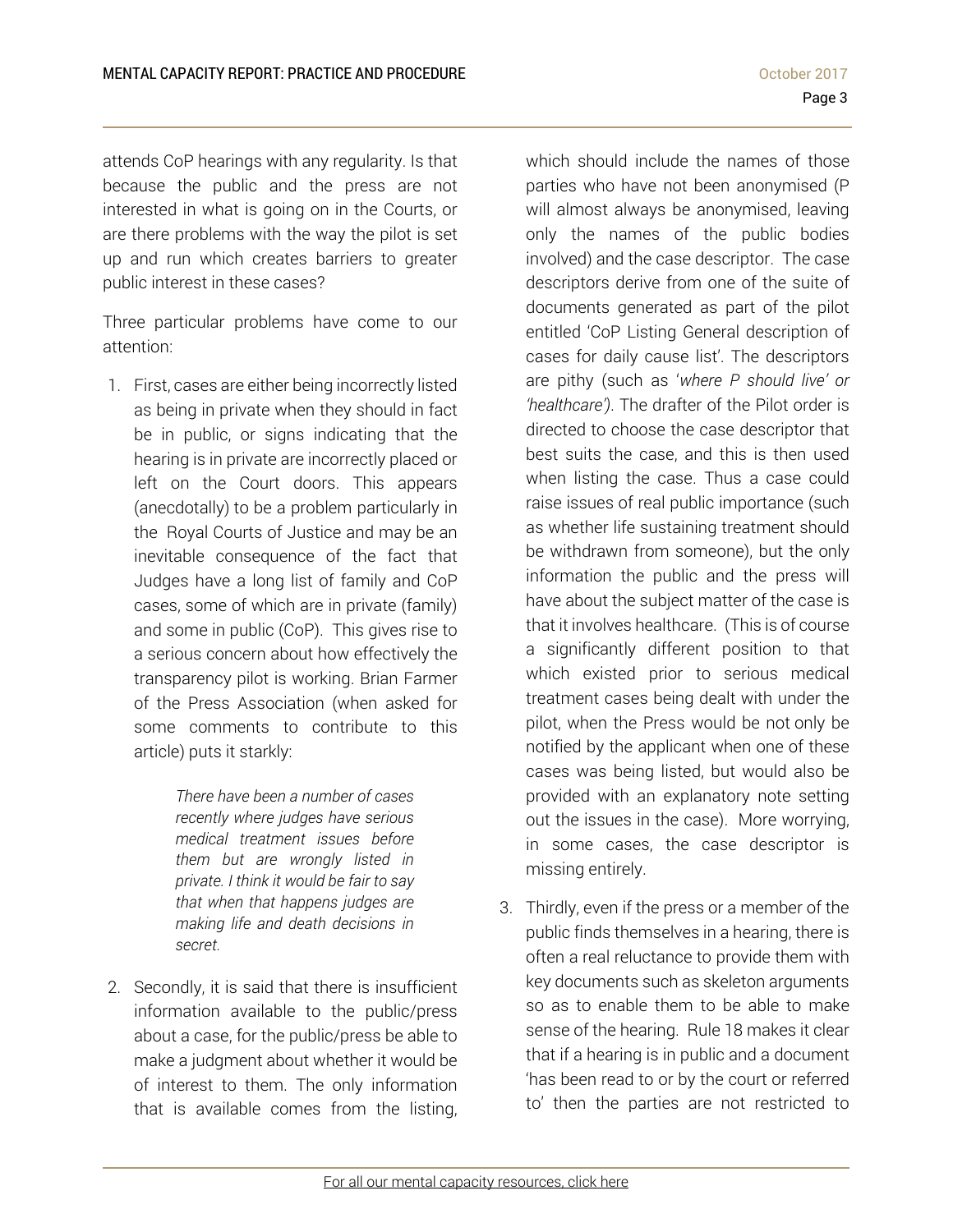using that document only for the purposes of the proceedings in which it was disclosed. This means that it is open to a party to provide a copy of a skeleton argument that is referred to during a hearing, to a member of the public or a member of the press. (Rule 17 also allows a non-party to make an application to the Court to obtain copies of documents on the court record. However as such applications need to be made in accordance with Part 10 (i.e. by filing an application notice supported by evidence), this is likely to deter most members of the public).

Clearly efforts need to be made to ensure that the system works as it is designed to work. As to whether further changes should be made, Brian Farmer of the Press Association makes the following suggestions:

- List all CoP cases being heard by judges at the RCJ in open court and include a brief description of the issue on the list  $-$  such as "serious medical treatment"
- Start all hearings in public.
- At the start of each hearing counsel for the applicant should give the court a 60-second "explanatory note" opening which would describe the issue and explain what, if any, reporting restrictions are being sought, without revealing P's name.
- The judge would have the option of going into private, either to hear the whole case or part of the case, or simply to allow a debate at which P could be named.
- Allow journalists but not the public to sit in on private hearings thus bringing the CoP in line with the Family Courts.
- Where the Court is sitting in public and is considering making a reporting restriction order, any journalist present should be given, in writing, the name of P and a draft of the RRO being sought, thus allowing a reporter to raise any concern about reporting restrictions or ask for a bit of time to consult a lawyer, while still allowing the judge to keep control of private information before making an RRO.

In September, the MOJ facilitated a number of workshops with lawyers, HMCTS staff and the press to obtain further feedback on the pilot. All of these issues were raised. We will have to wait and see whether the result is a change to the order/accompanying guidance if/when the pilot approach becomes cemented into the practice and procedure of the CoP come the introduction of the Court of Protection Rules 2017 and their accompanying PDs.

# Access to justice in the Court of **Protection**

[*We are delighted to be able to publish a guest article by the authors of the recently published report on welfare cases in the Court of Protection, which is by some margin the most detailed and comprehensive attempt ever to examine how the court actually works in practice*]

The Court of Protection (CoP) has an important and growing jurisdiction under the Mental Capacity Act 2005 (MCA) over decisions concerning the health, welfare and liberty of people with mental disabilities. We have been researching the accessibility, efficiency and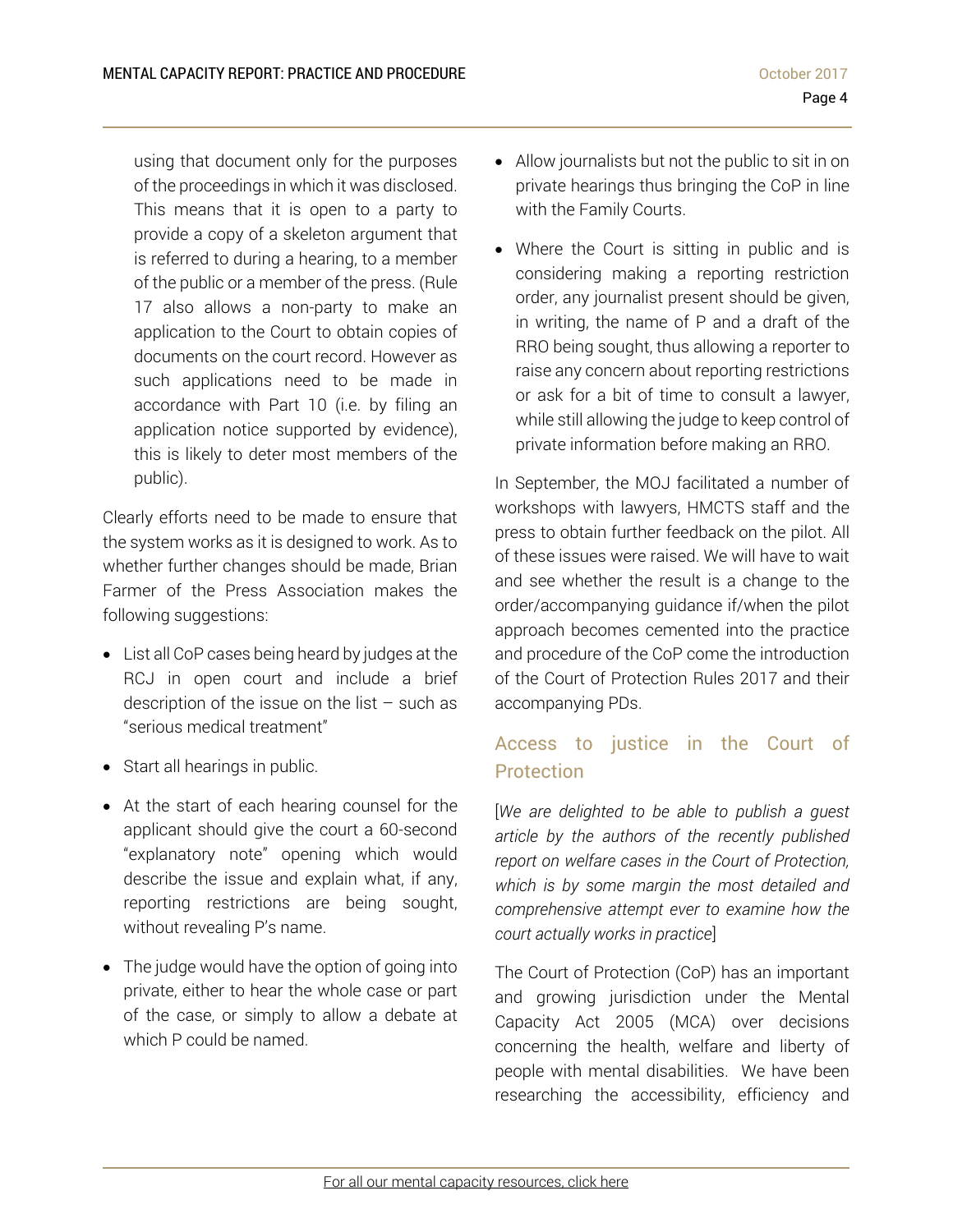transparency of the CoP's welfare jurisdiction in a four-year project funded by the Nuffield Foundation. 1 This has just concluded. Earlier this year we published a major report on the legal and policy issues surrounding the participation of P in CoP welfare proceedings.<sup>2</sup> In September 2017 we reported on findings from two empirical studies of the CoP's welfare jurisdiction during 2014-15.3

The first study from our recent report was conducted on 200 case files held in the CoP's main registry in London and 51 case files from CoP cases heard by High Court judges in the Royal Courts of Justice. This study was itself an exercise in 'transparency' – relying as it did upon the 2015 amendments to the Court of Protection Rules 2007 and a Practice Direction 4 which facilitated the sharing of information for research purposes. We are very grateful to the senior judiciary and the staff of the CoP for making this study possible, for hosting us and for supporting our research so strongly. The second study used the Freedom of Information Act 2000 (FOIA) to ask local authorities and NHS bodies in England and Wales about their involvement in CoP welfare litigation.

Our recent report covers a wide range of issues. Readers with a keen interest in the CoP's welfare jurisdiction might enjoy dipping into particular sections to see what we found. This article

 $\overline{a}$ 

focuses on one of the most pressing questions facing the CoP's welfare jurisdiction at present: access to justice for P and those close to P where they object to a decision being made under the MCA.

# *The importance of access to justice under the Mental Capacity Act 2005*

Most decisions about care or treatment on behalf of a person considered to lack mental capacity in relation to the matter are taken informally, with professionals and other carers relying upon the general defence contained in s5 for acts of care or treatment without consent. Alex has described the general defence as a 'de facto power<sup>'5</sup> when it operates in conjunction with the provision of health and social care services. Yet it is a power with little oversight and few safeguards against potential abuse. Its scope is increasingly uncertain and contested<sup>6</sup>, and such duties as have sometimes been held to exist to involve the CoP for certain serious medical treatment decisions are unravelling, if indeed they ever did exist at law. $<sup>7</sup>$  There is a</sup> growing suggestion in case law that the duty to refer serious medical treatments to court rests on the existence of conflict, rather than the nature of the treatment, but the precise scope and nature of this is unclear.<sup>8</sup>

In this context, it is important that the CoP is readily accessible for P and P's family where they

<sup>1</sup> www.nuffieldfoundation.org

<sup>2</sup> Series L, Fennell P and Doughty J, The Participation of P in Welfare Cases in the Court of Protection (Cardiff University, Report for the Nuffield Foundation 2017). <sup>3</sup> Series L, Fennell P and Doughty J, Welfare cases in the Court of Protection: A statistical overview (Cardiff University, Report for the Nuffield Foundation, 2017). 4 Court of Protection, *Practice Direction 13A - Hearings (including reporting restrictions)* (2015)

<sup>5</sup> Ruck Keene A, (2016) 'Powers, defences and the 'need' for judicial sanction', *Elder Law Journal* 244 (Autumn issue)

<sup>6</sup> For discussion see *The Participation of P in Welfare Cases in the Court of Protection pages 64 – 75.*<br><sup>7</sup> *Re M* [2017] EWCOP 19<br><sup>8</sup> For discussion see *The Participation of P in Welfare* 

*Cases in the Court of Protection* pages 64 – 75.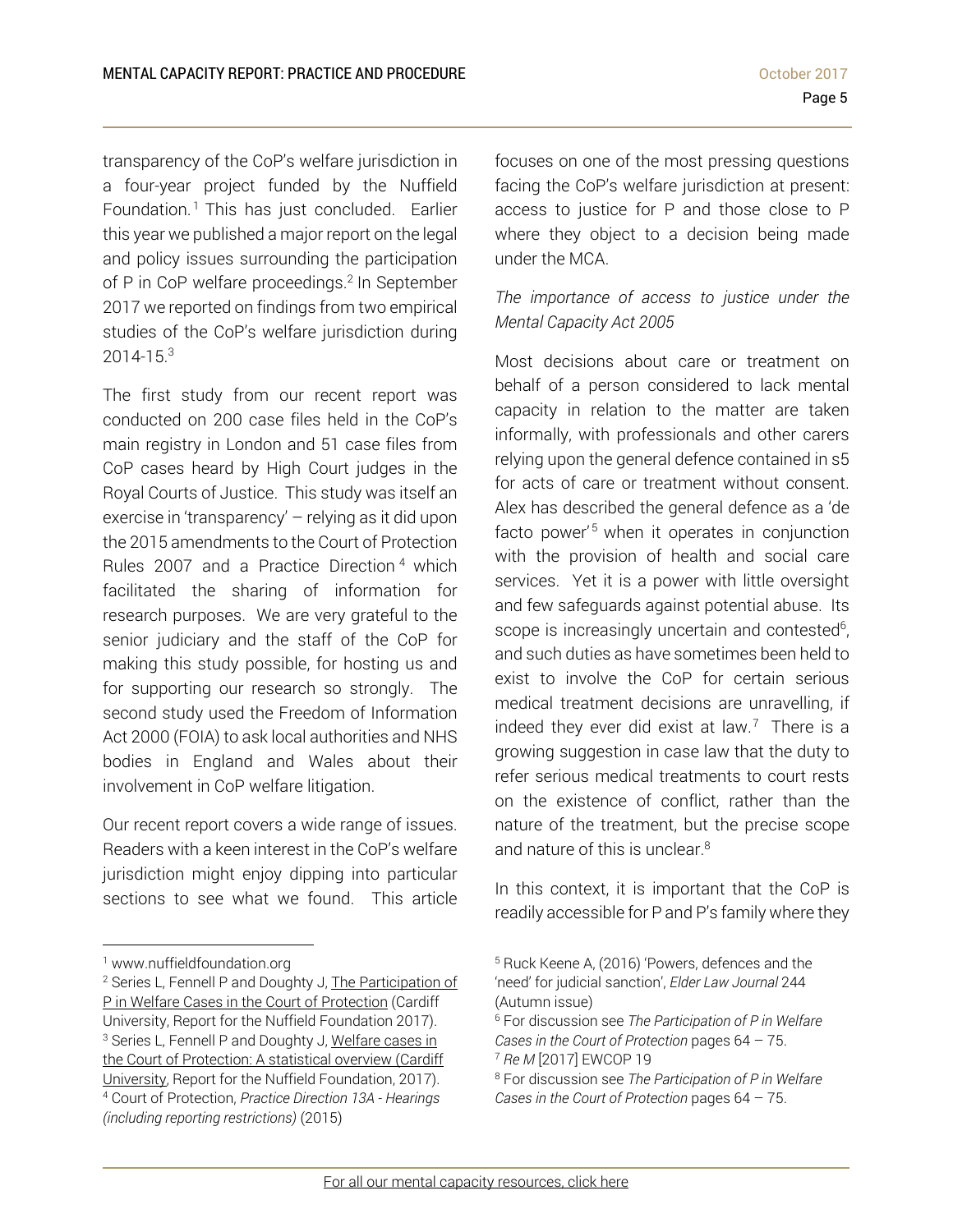object to acts of care or treatment proposed under the MCA with a major impact on their lives. It is likely that such a right of access to a court is required by Article 8 of the European Convention on Human Rights, in conjunction with Articles 6 and 13.<sup>9</sup> Yet our research paints a rather dismal picture in this regard.

### *Three routes into the CoP's welfare jurisdiction*

There are three main routes into the CoP's welfare jurisdiction:

- 1. a personal welfare application to the CoP, using the COP1 and COP1B application forms for declarations or orders under ss 15- 17 MCA (the 'personal welfare' route);
- 2. where P is subject to an authorisation issued by a supervisory body under the deprivation of liberty safeguards (DoLS), an application may be made under s21A MCA for a review of the authorisation, using the COPDLA forms (the 'DoLS review' route);
- 3. an application for authorisation of a deprivation of liberty where this is noncontentious using the *Re X* 'streamlined' procedure and the COPDOL10 form (the '*Re X*' route).

The CoP files study only looked at the personal welfare and DoLS review routes, although we did ask local authorities about their involvement in *Re X* applications in our study using the FOIA.

Our study found that the personal welfare route into the CoP's jurisdiction was mainly used by public authorities seeking declarations that P

l

lacked mental capacity in relation to some matter, and orders that their proposed course of care or treatment was in P's best interests. We found very few applications by P, and only a small number by P's family, using the personal welfare route. This finding was supported by our FOIA data from local authorities, who reported very few personal welfare applications being initiated by P or P's family. It was very rare for a personal welfare application to seek a declaration that P had mental capacity. When we looked at final orders for personal welfare applications, it was also rare for the CoP to conclude that P *had* mental capacity in these cases. Thus although the personal welfare route is in theory available to P or P's family to contest decisions made under the MCA, our evidence suggests that it is only very rarely used for this purpose.

By contrast, our findings were very different for the DoLS review route into the CoP's welfare jurisdiction. A large proportion of applications for DoLS reviews came from P. It was often clear from the file that P had instructed a solicitor with support from an IMCA or paid RPR. Although the majority of disputes were about where P lived and their care arrangements, many of the disputes that found their way into the CoP's welfare jurisdiction under the DoLS review route were actually about other matters such as specific medical treatments, contact with specific individuals, or even the capacity to consent to sex or marriage. The DoLS seem to offer an enabling framework for accessing

<sup>9</sup> For further discussion see *The Participation of P in Welfare Cases in the Court of Protection* Sections 2.3 and 3.1.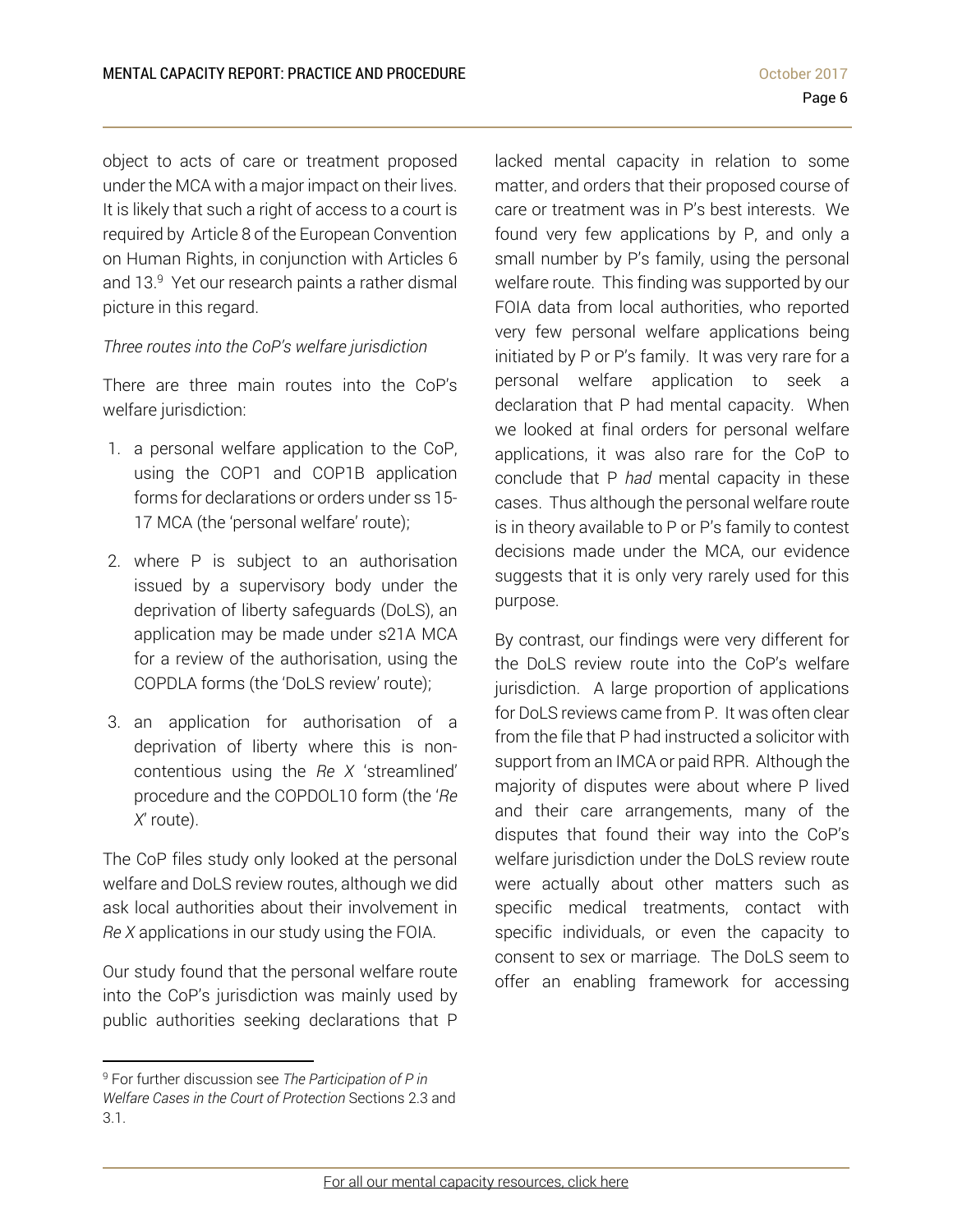justice to bring MCA disputes to court, when the personal welfare route does not.

## *A (less disabling) framework for accessing justice*

We should emphasise that we are not stating that the access to justice arrangements under the DoLS are satisfactory for the purposes of detention reviews in accordance with Article 5(4) ECHR: only a tiny proportion of those detained under DoLS do exercise their s21A rights of appeal. We also raise concerns about the lengthy timescales for a CoP DoLS review in our report. One of the saddest findings in our study was the significant number of P's who died before the CoP had made a final order in their case.

Yet for all the faults of the DoLS, they do seem to be more enabling (or less disabling) for those subject to health and welfare decisions made under the MCA to access justice to bring disputes to court. There are some good practical reasons for this. When a decision is made 'informally' under the MCA, there is no obligation to inform P or those close to P of the existence of a mechanism to challenge the decision in court. In many cases, they will not even know that the decision has been made under the MCA. By contrast, because of the engagement of Article 5 in detention cases, the DoLS require the individual and their representative to be informed of their rights to appeal to the CoP.10 When P or an unpaid representative has difficulty understanding or exercising rights of appeal, they should (in theory) have access to a s39D IMCA, who should (in theory) help them to exercise rights of appeal.<sup>11</sup> It was telling that we found only one case under the personal welfare route where an IMCA had been involved in the application, but IMCAs' involvement was clear from the file in 40% of cases where P was the applicant.

Although unlikely to be a barrier for P or P's family where they have access to skilled and experienced legal representatives, we also highlight that the personal welfare application forms are poorly designed for challenging decisions made under the MCA. Although the first principle of the MCA is that P should be assumed to have mental capacity, the personal welfare application process is predicated on the assumption that P lacks capacity: the COP1 form and guidance notes instruct applicants to submit a COP3 assessment of capacity form alongside, and the COP3 form is designed on the basis that those completing it will find that P lacks mental capacity. Nowhere in the personal welfare application forms or guidance are instructions given for those seeking a declaration that P *has* mental capacity.

Another very important reason why the DoLS may enable P or P's representative to access the CoP's welfare jurisdiction is the availability of non-means tested legal aid for DoLS reviews. By contrast, legal aid for personal welfare applications is means tested, and very often this means that access to justice is simply unaffordable for P or P's family. Our FOIA study found that the median value of a legal aid certificate for P was £7,672 for a medical case, £20,874 for a non-medical case and £7,288 for a deprivation of liberty case. The costs for self-

l

<sup>10</sup> MCA Schedule A1 ss 57-58

<sup>11</sup> This duty was clarified by Mr Justice Baker in *AJ v A Local Authority* [2015] EWCOP 5, a case that fell towards the end of our reporting period.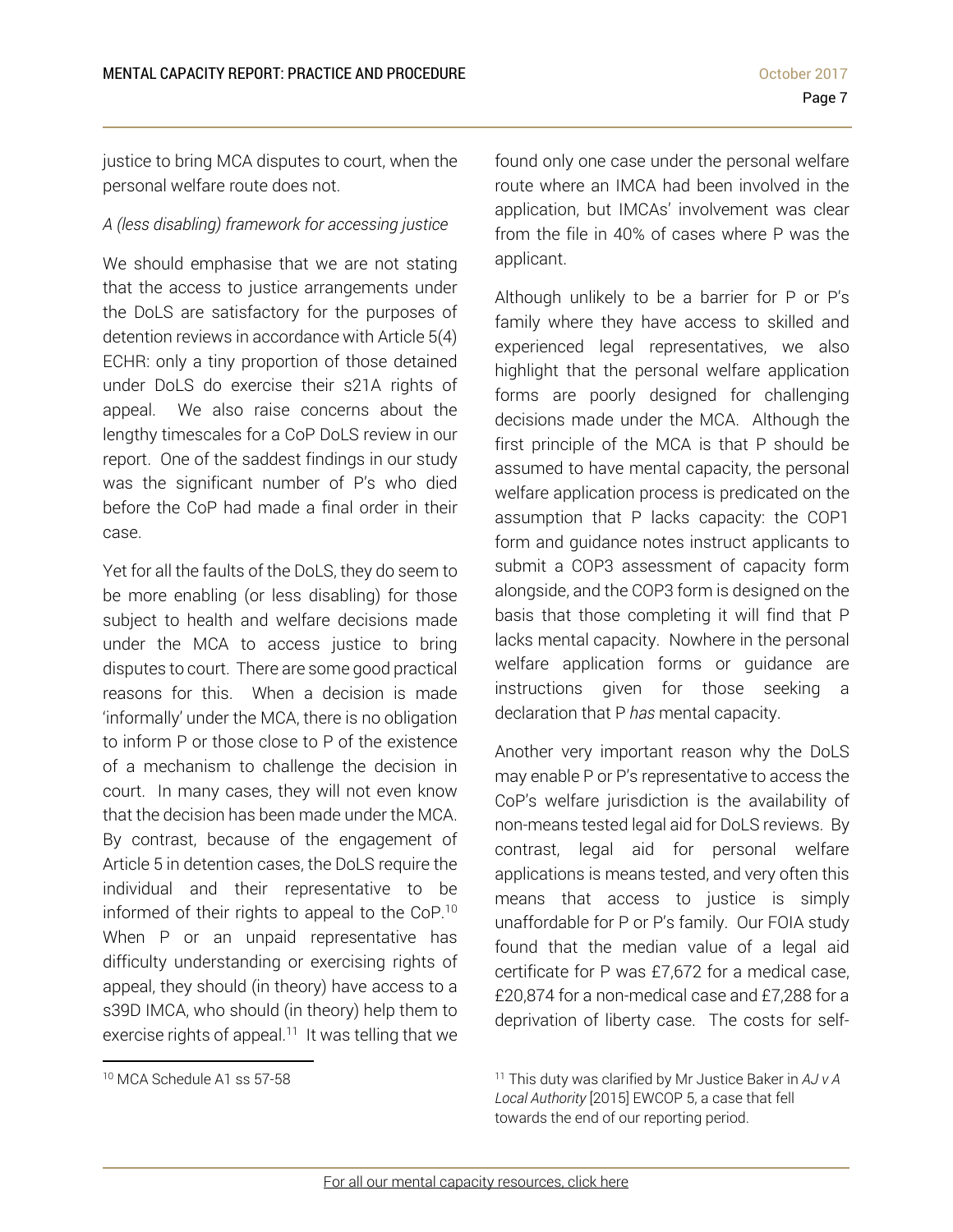funding litigants are likely to be higher, however, as legal fees are not restricted for privately paying clients as they are for legal aid work. Our research also indicated that cases about relationships – contact with others, or capacity to consent to sex or marriage  $-$  are especially complex: they last longer, and involve more parties and more hearings. These cases are likely to be especially costly.

One of the effects of *P v Cheshire West and Chester Council and another; P and Q v Surrey County Council12* is to bring within the ambit of the DoLS a wide range of related welfare issues. Whatever one thinks of the wider effects of this judgment, it has enabled access to justice for many who would otherwise be unable to access the CoP's welfare jurisdiction. Our sample of case files from 2014-15 suggests that many applicants were taking advantage of newly widened scope of the DoLS to bring before the CoP welfare matters such as medical treatment disputes and safeguarding issues around relationships.

Recent Court of Appeal rulings will, however, restrict the ability of Ps or families today to use the DoLS in this way, at least in relation to medical treatment disputes. Following *R (Ferreira) v HM Senior Coroner for Inner South London13* many medical treatment decisions will no longer be considered to engage the 'acid test' of *Cheshire West* and so P will not be eligible for DoLS. And following the Court of Appeal's recent ruling in *Director of Legal Aid Casework & Ors v Briggs <sup>14</sup>* serious medical treatment decisions have been excluded from the scope of s21A

l

reviews. Mr Justice Peter Jackson described these rulings as sweeping away two 'fictions' in *Re M15*, but leaving 'a serious practical concern for those families who do need specialist legal representation to enable serious medical treatment issues to be resolved'.<sup>16</sup> Without the DoLS review route into the CoP's jurisdiction, it is unclear how  $-$  if at all  $-$  P's and families in these circumstances can challenge decisions made under the MCA.

## *Outcome of DoLS reviews*

Our research suggests that without the DoLS review route, the CoP's personal welfare jurisdiction is almost entirely inaccessible for Ps or families in dispute with health and social care professionals about serious medical treatment decisions or wider welfare matters. However, based on our relatively small sample of 52 DoLS reviews with final orders on the file, our findings indicate that a DoLS court review often results in a change of outcome for P. In 17% of cases the supervisory body terminated the application before a final order was made, and in 23% of DoLS review applications the CoP made orders that the qualifying requirements for the DoLS were not met. The CoP's DOLS jurisdiction may be difficult to access, but once engaged it does not appear to be operating as a rubber stamp.

We note with regret, however, that we were unable to offer any insights into how often the outcome of a CoP welfare application or DoLS review reflected what P wants or would have wanted. We found it impossible in many cases to locate information about P's wishes, feelings, values and beliefs from the information available

<sup>12 [2014]</sup> UKSC 19

<sup>13 [2017]</sup> EWCA Civ 31

<sup>14 [2017]</sup> EWCA Civ 1169

<sup>15 [2017]</sup> EWCOP 19

<sup>16</sup> Ibid, paras 39 and 40.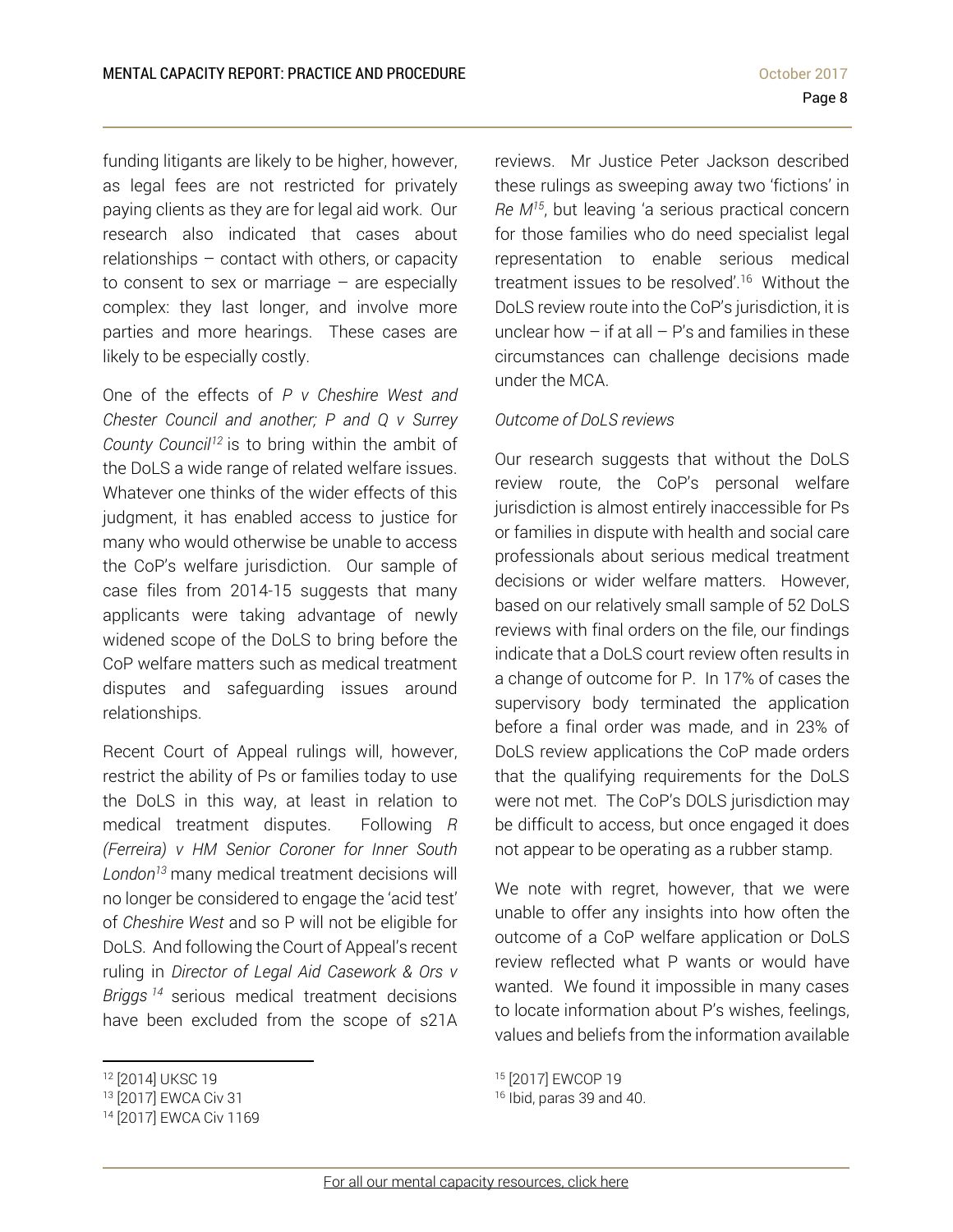in the files. The jurisdiction is increasingly placing P's wishes, feelings, values and beliefs at the heart of decision making. However, the absence of reference to P's wishes, feelings, values and beliefs in the COP1 form.<sup>17</sup> and lack of routine recital of what could be ascertained about P's subjective preferences in orders, means that the CoP's forms and processes do not yet reflect this direction of travel.

## *The future of the Court of Protection*

The CoP faces a seemingly impossible challenge of balancing accessibility, efficiency and justice. The more accessible the court's jurisdiction, the higher the volume of litigation. The higher the volume of litigation, the harder it will be for the court to facilitate P's participation – another area of serious concern in our research – and the danger that it may become a 'rubber stamp' will increase. In one sense, the inaccessibility of the CoP's jurisdiction is precisely what enables it to function: it is doubtful that it could cope in its current form with the influx of cases if its jurisdiction were as accessible as it should for the purposes of reviewing detention and restoring legal capacity in the context of serious health and welfare disputes.

 $\overline{a}$ 

The root of the problem is the absence of any alternative mechanism for independent oversight of, and challenge to, decisions made under the MCA. When the Law Commission proposed what became the Mental Capacity Act 2005 in the 1990's, they proposed statutory restrictions on the general defence – with certain very serious decisions having to be made by a court, and with others subject to a second opinion scheme similar to that under the Mental Health Act 1983.<sup>18</sup> For reasons that have been lost to posterity,<sup>19</sup> the government chose not to take these proposals forward.  $20$  In the Law Commission's recent report on mental capacity and deprivation of liberty they proposed statutory restrictions on the general defence and the requirement for formally recording mental capacity assessments and best interests decisions in certain situations.<sup>21</sup> We suggest that this is an inadequate safeguard in the context of a dispute between a public body and P or P's family regarding serious human rights issues, and we should be thinking more creatively about radical modifications or alternatives to the CoP's current welfare jurisdiction where disputes arise.

At present, however, the CoP's welfare jurisdiction is all that is realistically available where P or those close to P object to decisions

<sup>&</sup>lt;sup>17</sup> Although the COP3 form does ask 'Has the person to whom this application relates made you aware of any views they have in relation to the relevant matter?' the capacity assessor will not necessarily have access to the range of information about P's wishes, feelings, values and beliefs that should be available to the applicant. Moreover, in our sample this section was often not completed by COP3 assessors.

<sup>18</sup> Law Commission, *Mentally Incapacitated Adults* (Law Com No 231, HMSO 1995)

<sup>&</sup>lt;sup>19</sup> The Ministry of Justice has not retained any records of the consultation response on this question. If any

readers have any consultation responses, or information about why these proposals were not taken forwards, Lucy would be very interested in hearing from them regarding her current research on the history of the Mental Capacity Act 2005. 20 Lord Chancellor's Office, *"Making Decisions" The Government's proposals for making decisions on behalf of mentally incapacitated adults. A Report issued in the light of responses to the consultation paper Who Decides?* (Cm 4465, London, HMSO, 1999) para 12. 21 Law Commission, *Mental Capacity and Deprivation of* 

*Liberty* (Law Com No 372, 2017)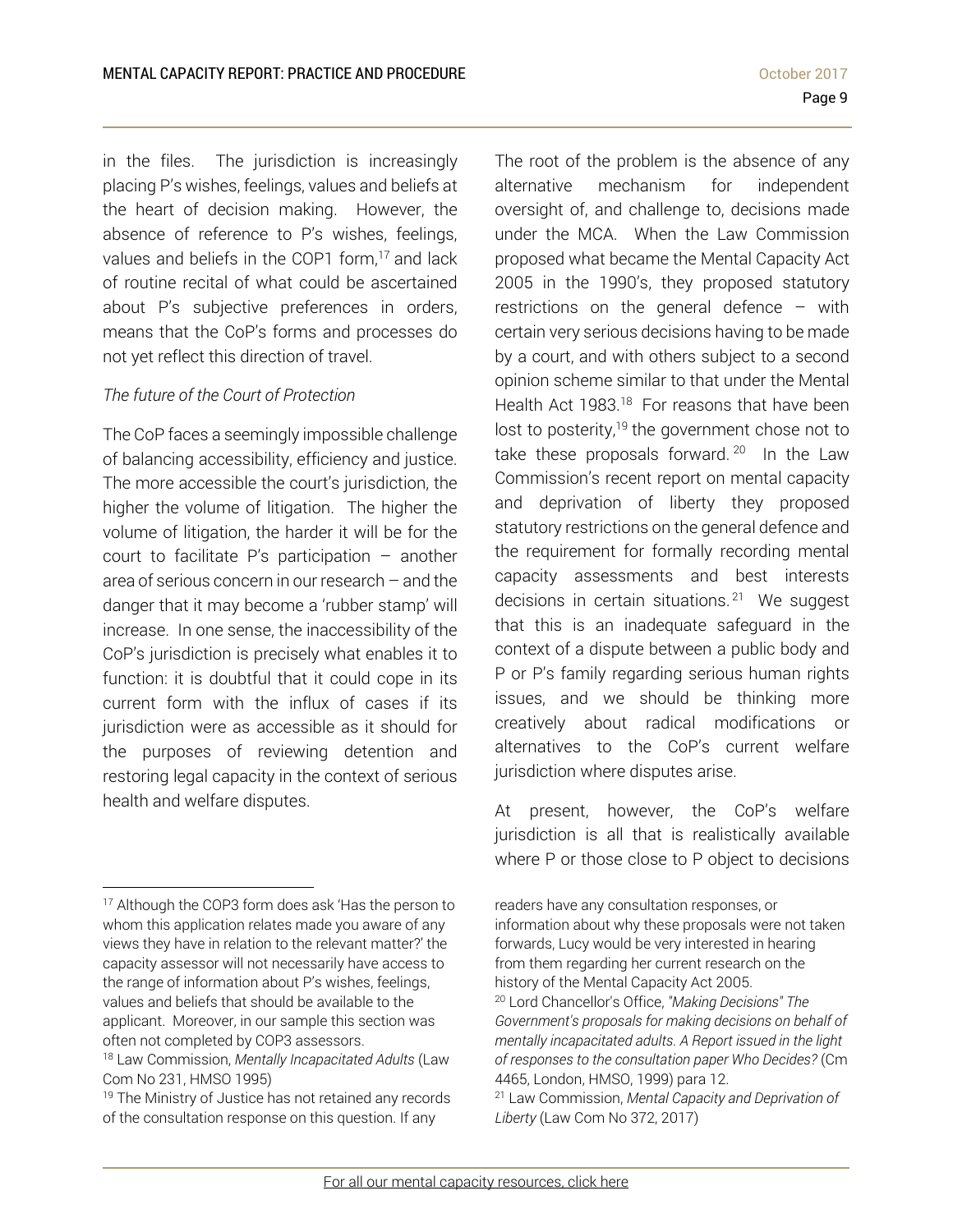made by health and social care professionals with a significant impact on their lives and human rights. In the absence of an alternative mechanism to provide scrutiny and a means of challenge to health and welfare decisions, urgent action is needed to address these access to justice concerns. Improving legal aid for personal welfare disputes would be a good start, but it will also require public bodies to ensure that people are given the knowledge and assistance they need to exercise their rights to seek review of a deprivation of liberty authorisation and restoration of legal capacity.

*Lucy Series (SeriesL@cardiff.ac.uk), Phil Fennell and Julie Doughty, Centre for Health and Social Care Law, Cardiff University*

Inherently problematic? Capacity thresholds, autonomy and the inherent jurisdiction

*LB Wandsworth v M & Ors* [2017] EWHC 2435 (Fam) (Hayden J)

*CoP jurisdiction and powers – interface with inherent jurisdiction* 

# **Summary**

In *LB Wandsworth v M & Ors*, Hayden J was faced with a significant problem in relation to a child about to turn 18. The solution that he adopted, unfortunately, both casts unhelpful doubt upon a central plank of the Court of Protection's jurisdiction and highlights, again, just how unsatisfactory the current state of the inherent jurisdiction is in this context.

In order to understand the problem confronting Hayden J (and the problems his judgment arguably causes), it is necessary to set out the relevant facts in a little detail.

The case has received a degree of media attention, as it concerned three boys who were said to have been brought up by their mother in a "narcissistic cult," in extremely isolated conditions. For present purposes, the relevant boy was "J," who was about to turn 18. He was, at the point of the judgment, in a residential unit, and had been living there for nearly two years apart from his mother, and with no contact with her. Having previously expressed a strong wish not to live at home, he was now expressing a wish to live with his mother and his older brother N (who was 21 and had only left the flat on one occasion in over 3 years), although he was refusing to see her or availing himself of the opportunity of the telephone contact which has been offered. It was clear that J's assessment was of his own situation was "*fraught with danger both immediately and in the longer term*," and that the apparent contradiction in J not wishing to see his mother but wishing to return to live with her was driven was explained (by the Senior Family Therapist) as she describes as "*a form of suicidality*" by which she explained she considers J "*is giving up on the whole idea of having or developing any thing other than a very, very narrow and isolated life."* It appeared, further, that it was his elder brother, N, who was the real attraction for J's return, as he "*appear*[ed] *to have achieved precisely the refuge that J seeks*." J had also "volubly articulated a deep seated resistance to '*the intervention of the state*'."

The professional consensus was that J was making modest but important advances in the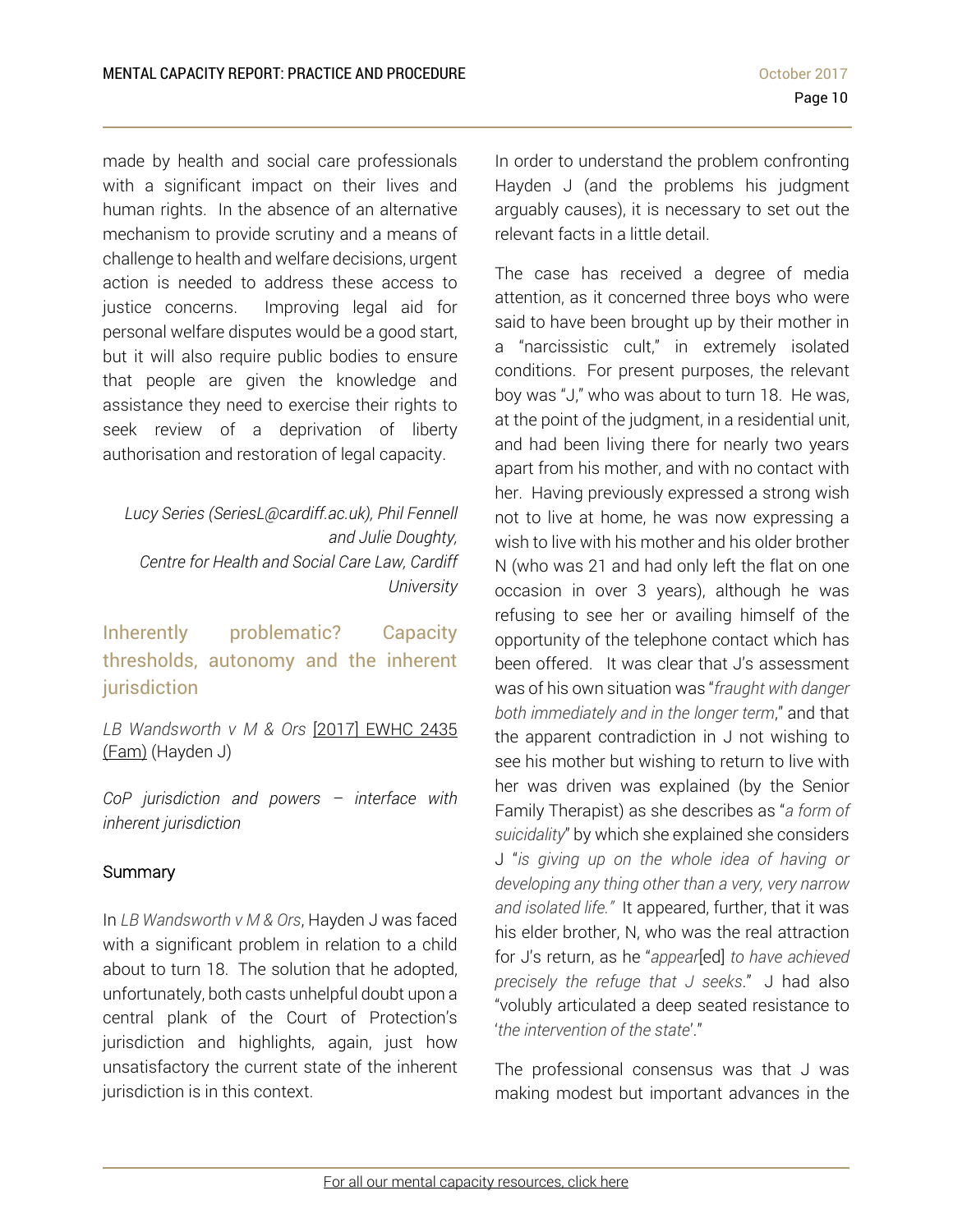Page 11

residential unit. The Senior Family Therapist's evidence as to the objectives to be achived were that "*J needs to have a home environment separate from his brothers, as they have encouraged and supported his cut-off and unrealistic approach to life*,*"* and that "[t]*here should be a slow and gradual exposure to external reality, including social relationships and education, so that [J] very slowly becomes accustomed to this and able to manage. To what extent he will be able to make progress in this is currently unknown. There are one or two hopeful indicators… …but it is possible that his personality structure has become so rigid as to make him feel unable to adapt and learn to become an independent, autonomous adult with a meaningful relationship to the world.*" It was considered that J's continuing reluctance to involve himself in "*external reality*" and his persistent self-aggrandisement, gave rise to a serious risk of his developing severe personality difficulties such as Narcissistic Personality Disorder.

Given that J was about to turn 18, how could the goal of ensuring that he stayed at the residential unit be achieved? It appears from the judgment that it was only very late in the day that the local authority took the view that it might be possible to argue for this on the basis that J lacked the relevant decision-making, and put a mental capacity assessment before the court so as to get Court of Protection proceedings off the ground. The assessment concluded that due to J's 'lack of insight' and 'inflexibility of thought', he 'on the balance of probabilities lacked mental capacity to make the decision as to where he should live'. The social worker added to this in oral evidence that J was unable to 'sift and weigh the issues' underlying the decision. However, she

did not illustrate her assertion by reference to identified difficulties.

Hayden J, however, was very concerned about this assessment.

*46. I do not mean to be discourteous to those involved in this assessment. I suspect that the process was almost entirely driven by a determination to secure that which is undoubtedly in J's best interests i.e. continued placement at this residential unit. However, I am convinced that the assessment displays insufficient forensic rigour to justify its conclusion. Neither do I regard its determination that J lacks capacity as adequately reasoned.* 

*47. Furthermore, having listened to the evidence from those who undertook the assessment I am far from satisfied that they explained the purpose of the assessment to J. Indeed I would go further, I do not think they did. One of the key principles of the Mental Capacity Act is that a person should not be treated as unable to make a decision until everything practicable has been done to help the person make their own decision (see s1 (3)). The code of Practice dedicates an entire chapter to providing guidance and prompt consideration of a range of practical steps which might assist in this objective. It seems to me to be fundamental to the assessment process that P is informed of the purpose of the assessment. Mr Cheung insinuated that he had done this but, if he will forgive me for saying so, I did not find him convincing. In the written assessment there appears, at (5), the following question*: *have you explained the purpose of the assessment to P*? *The answer, which I repeat in full, reads '*Yes'.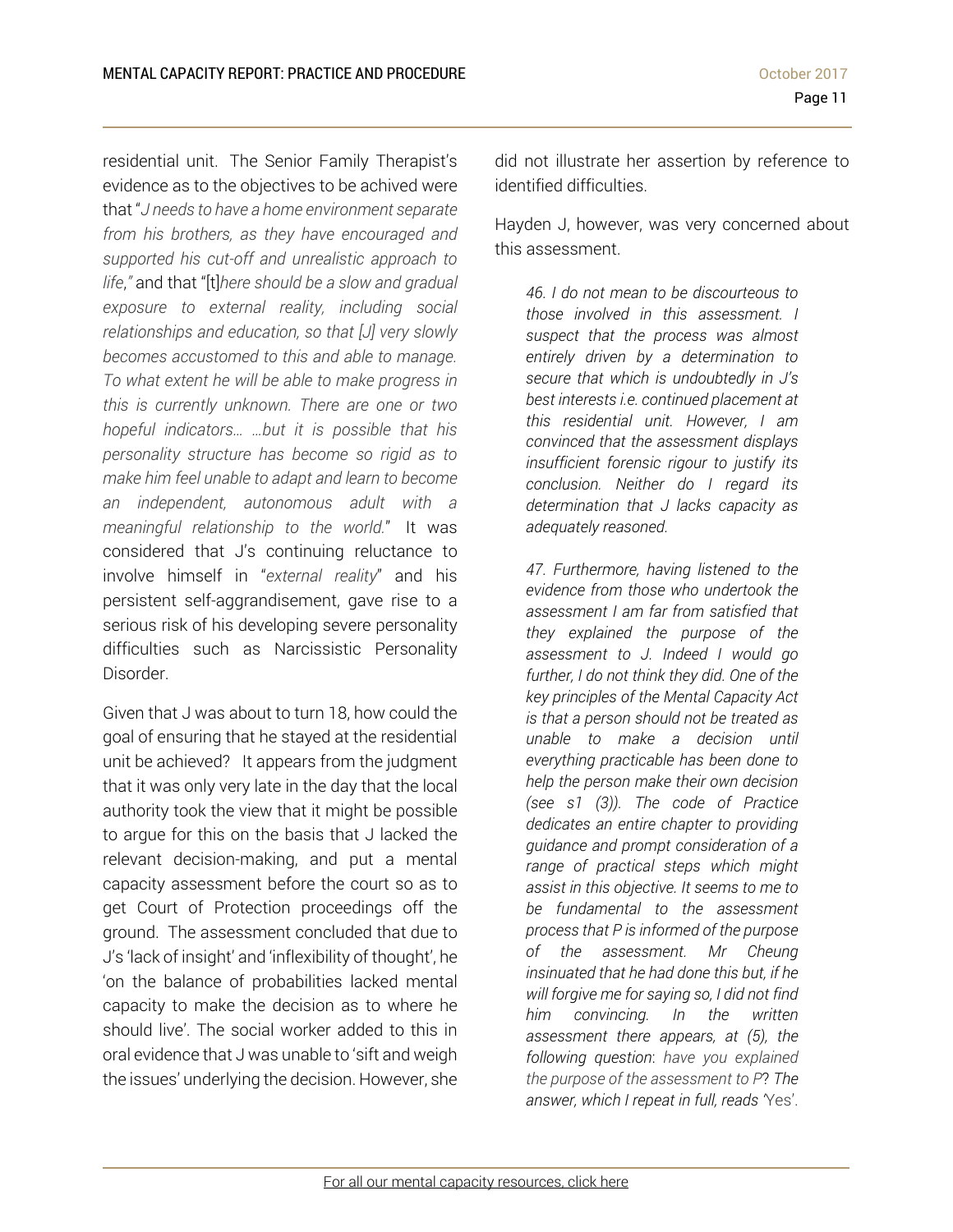J is aware of the current situation and this topic has been brought up and discussed on many different occasions*.'* 

# […]

*49. It seems to me that a prerequisite to evaluation of a person's capacity on any specific issue is at very least that they have explained to them the purpose and extent of the assessment itself. Here, that did not happen. In my view, it is probably fatal to any conclusion. In any event, it, at least, gravely undermines it. I have very much in mind PC and Anor v City of York Council [2013] COPLR 409, [2013] EWCA Civ 478 where Peter Jackson J (as he then was) made the following observation:* 

> *'… there is a space between an unwise decision and one which an individual does not have the mental capacity to take and … it is important to respect that space, and to ensure that it is preserved, for it is within that space that an individual's autonomy operates.'*

Although he was very concerned about the assessment, Hayden J noted that, at an earlier stage J's solicitor had considered (during the course of assessing whether J was competent to instruct him) had also spent some time considering the question of where J should live. Although the observations were made in this specific context, J's observations were interesting. "*J said he wanted to return home, not to be with M or N but to the 'home itself'. J amplified this, saying he sees being at home as 'freedom – not in the sense of being allowed out as he does not wish to go out'. He said, 'at home there is freedom not being homogenised by society'. He also*  *observed that education was 'indoctrination by the State to make people slaves'. He considered that being in the unit was 'like being in a prison'. He expanded on this saying 'not in the physical sense but the emotional'. He continued, that he was 'forced to communicate in a way with people that was not beneficial to him'.*" Hayden J was "*left with a real anxiety as to whether these remarks illustrate a lack of capacity to take the decision in focus or merely an illogicality or general unreasonableness on J's part*."

Hayden J then went on to consider whether the material before him passed the s.48 threshold. This threshold had  $-$  it was generally considered – been definitively considered by HHJ Marshall QC in *Re F* [2009] EWHC B30 (Fam) thus "*What is required, in my judgment, is simply sufficient evidence to justify a reasonable belief that P may lack capacity in the relevant regard. There are various phrases which might be used to describe this, such as "good reason to believe" or "serious cause for concern" or "a real possibility" that P lacks capacity, but the concept behind each of them is the same, and is really quite easily recognised*." HHJ Marshall QC had, further, stated the "*proper test for the engagement of s 48 in the first instance is whether there is evidence giving good cause for concern that P may lack capacity in some relevant regard. Once that is raised as a serious possibility, the court then moves on to the second stage to decide what action, if any, it is in P's best interests to take before a final determination of his capacity can be made. Such action can include not only taking immediate safeguarding steps (which may be positive or negative) with regard to P's affairs or life decisions, but it can also include giving directions to enable evidence to resolve the issue of capacity to be obtained quickly. Exactly what direction may be*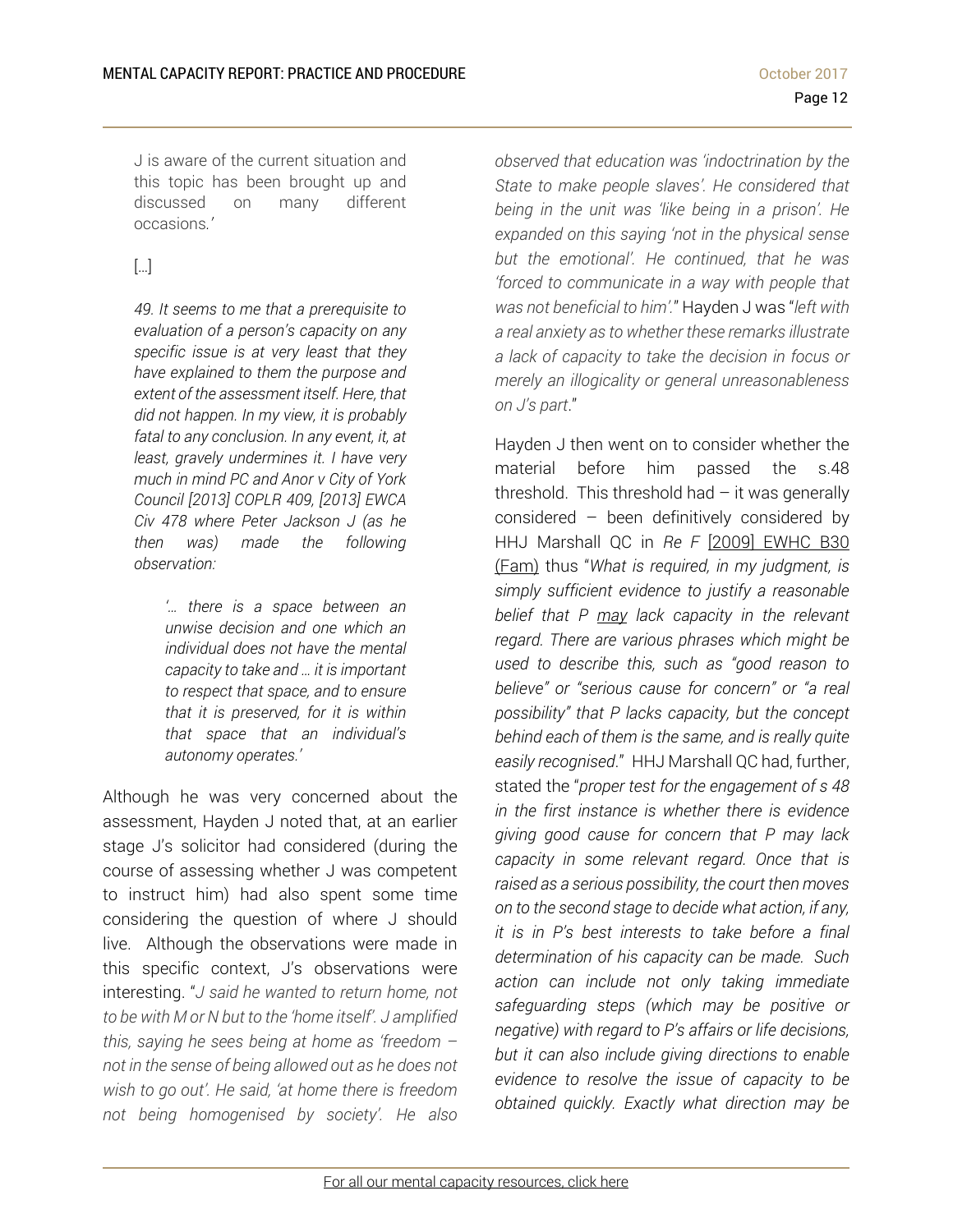*appropriate will depend on the individual facts of the case, the circumstances of P, and the momentousness of the urgent decisions in question, balanced against the principle that P's right to autonomy of decision-making for himself is to be restricted as little as is consistent with his best interests. Thus, where capacity itself is in issue, it may well be the case that the only proper direction in the first place should be as to obtaining appropriate specialist evidence to enable that issue to be reliably determined."*

Hayden J, however, took the view that this set the bar too low:

*65. There can be no doubt that the cogency and quality of evidence required to justify a declaration of incapacity, pursuant to Section 15, will be greater than that required to establish the interim test. However, it is important to emphasise that the presumption of capacity is omnipresent in the framework of this legislation and there must be reason to believe that it has been rebutted, even at the interim stage. I do not consider, as the authors of the 'Mental Capacity Assessment' did that a 'possibility', even a 'serious one' that P might lack capacity does justification to the rigour of the interim test. Neither do I consider 'an unclear situation' which might be thought to 'suggest a serious possibility that P lacks capacity' meets that which is contemplated either by Section 48 itself or the underpinning philosophy of the Act. In exchanges with Counsel the test has been referred to as 'a low one' or 'a much lower threshold test at the interim stage'. Additionally, when I look, for example, at the words of the Judge in Re FM [a decision of King LJ on permission to appeal] I am left with a real sense of unease, particularly as the facts* 

*in that case appear to have some similarity to those here.* 

[…]

*66. Ultimately whilst I recognise that, for a variety of reasons, it will rarely be possible at the outset of proceedings to elicit evidence of the cogency and weight required by Section 15, I think it is important to emphasise that Section 48 is a different test with a different and interim objective rather than a lesser one. 'Reason to believe' that P lacks capacity must be predicated on solid and well reasoned assessment in which P's voice can be heard clearly and in circumstances where his own powers of reasoning have been given the most propitious opportunity to assert themselves.* 

Having "honed the test," Hayden J declared himself:

*entirely satisfied that it is not met in J's case. In summary: the purpose of the assessment was not explained to J; the analysis of the extent of J's understanding of the relevant information is superficial and incomplete; the ultimate reasoning underpinning the conclusions of the assessment is vague and unsatisfactory. It would be entirely disrespectful to J to curtail any aspect of his autonomy on the basis of such unsatisfactory evidence. I am entirely unclear as to whether J has capacity to decide where he lives or not. Accordingly, even on an interim basis, the presumption of capacity has not been rebutted. These are important principles which must never be eclipsed by a paternalistic emphasis on welfare. To do so, lets in the dangers Lord Reid alluded*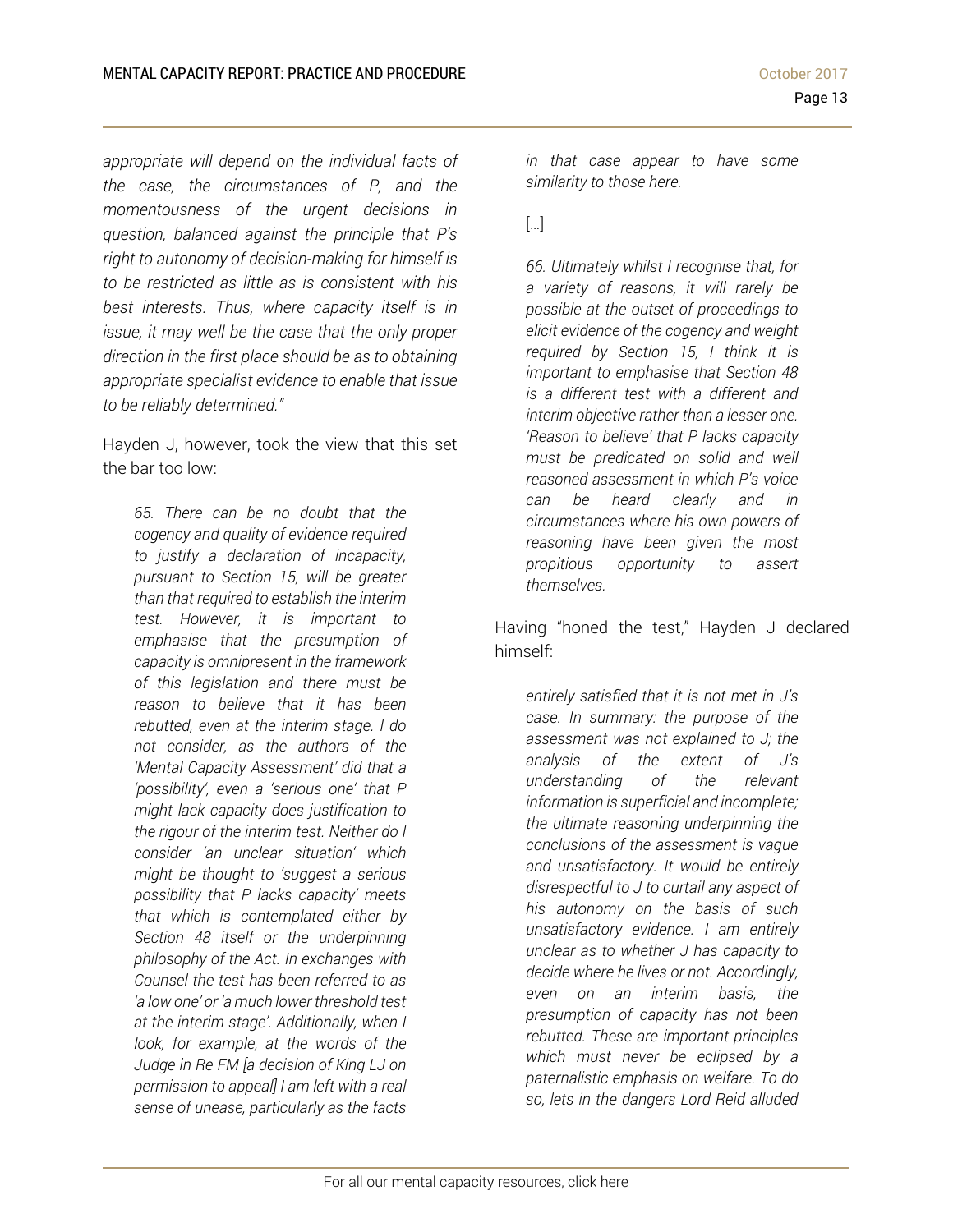*to in S v McC: W v W (supra).*[ 22] *Further, I would add, to conclude otherwise, on this evidence would serve only to reinforce J's own heightened anxieties about the unmarshalled power of the State and thus potentially undermine the welfare objectives.* 

However, the story did not end there, because Hayden went on to consider whether he could exercise the declaratory and injunctive powers of the High Court under its inherent jurisdiction, on the basis he could do so "*if I am satisfied that J is a vulnerable adult, at risk of harm, whose autonomy has been compromised in relation to his decision making processes and who may be sufficiently protected by this relief*." In so doing, although dealing with the position where J was, in fact, still under 18, Hayden did not appear to limit his consideration of the scope of the inherent jurisdiction to its exercise in relation to a minor. Rather, his approach appears to have been predicated upon J being (for these purposes) an adult, quite possibly because he anticipated that relevant steps under the jurisdiction would need to be taken even after J's 18<sup>th</sup> birthday.

Having traced the concept of "vulnerable adult" through *No Secrets*, *Re SA* and *Re DL*, Hayden J held:

*"82. It would be unconscionable and socially undesirable if, due to the weaknesses of an assessment which failed satisfactorily to resolve whether there are reasons to believe that J lacks capacity, he were to find himself beyond the reach of judicial protection. I am clear that he is not. The question that arises is* 

l

*how he can most effectively be protected with the least intrusive and most proportionate curtailment of his autonomy.* 

*83. The starting point is that a thorough, MCA compliant assessment of capacity be undertaken immediately.* […]

*84. When the report is available, it will be necessary to revisit the question of capacity and therefore jurisdiction. I am entirely satisfied that the inherent jurisdiction of this Court permits J to be protected whilst these investigations resume. I have already set out the benefits of J remaining in the unit and have no doubt at all that to do so is in his best interest. Without revisiting these issues I would emphasise that the primary advantage that the unit offers to J is the opportunity of interacting with other people, precisely that for which he has no appetite and would wish to avoid.* 

*85. Having established jurisdiction, a question then arises as to how to frame the injunctive relief. The wide scope of this relief was considered in detail in the Court of Appeal in Wookey v Wookey [1990] 1 Fam 126 and revisited in P v P [1999] 2 FLR 857. Whilst the relief available will invariably be bespoke, there are some identifiable characteristics to it which cast light on its application. Injunctive relief is a discretionary remedy, it acts in personam and it is derived from equitable principles. Furthermore, it may only be granted to those amenable to its jurisdiction and it must be capable of being put into effect. It follows logically from these general propositions that the* 

*countries not only by coups d'état but by gradual erosion: and often it is the first step that counts. So it would be unwise to make even minor concessions*."

<sup>22</sup> "*English law goes to great lengths to protect a person of full age and capacity from interference with his personal liberty. We have too often seen freedom disappear in other*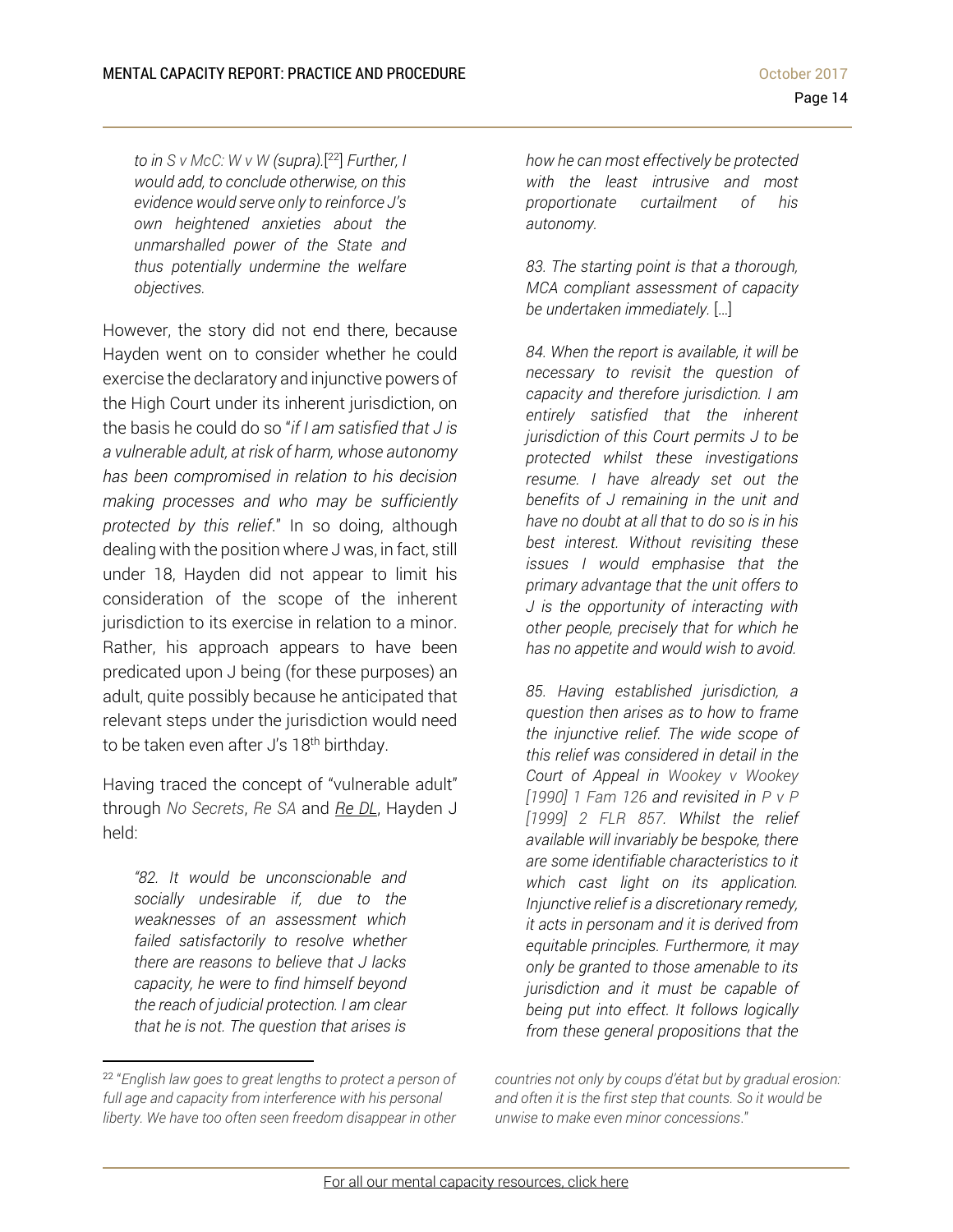*injunction must serve a useful purpose and have a real possibility of being enforced in personam.* 

*86. Central in considering the extent of the relief to be granted is the requirement to identify a balance between the protection of the individual and respect for his liberty. Thus, the order must reflect the tension between these two competing rights and obligations. The interference must be the minimum possible and proportionate to the identified objectives. It should also be for the shortest duration. It follows that the need for the restriction should be kept in regular review."* 

In the circumstances, Hayden found that the right balance was struck thus:

*88. As J has emphasised, he is motivated to protect "freedom of mind", always an illusive concept. He is not concerned with freedom of the body. There is no evidence that he feels his physical movements to be restricted in the unit in any way at all. The identified danger to his welfare development is a return to M's home which, I repeat, has been identified by the experts as a* '*kind of suicide*' *for him. Accordingly, I do not consider the injunction should be drafted in terms which compel him to live in any particular place but I do want to restrain him from living at M's home. This I believe to be the proportionate intervention having regard to the principles I have set out above. It is to endure only until I reconsider the question of capacity further and inevitably that of jurisdiction too when a detailed capacity assessment has been completed.* 

### Comment

On the basis of the material contained in the judgment, it appears absolutely clear that both the professionals involved and Hayden J were correct to wish to take steps to intervene to seek to secure J's longer-term welfare and wellbeing. This is arguably a classic case where taking a very narrow view of autonomy and simply deferring to his stated wish to live at his mother's home would be  $-$  ethically  $-$  entirely the wrong course of action. For more on the ethics of intervention in such situations, we would commend Camillia Kong's *Mental Capacity in Relationship* (Cambridge 2017) – and Alex suspects this case will feature in the forthcoming practical guide that he and Camillia are writing together to applying relational autonomy in practice.

If, ethically, the result being sought by Hayden J was entirely correct (and, again, it provides a useful way in which to test whether the outcome that might be dictated by the CRPD is one we wish to follow), legally the approach is much more problematic.

To start with, it is unfortunate (to put it mildly) that Hayden J did not have drawn to his attention that the *Re F* test is that which has been applied by the Court of Protection since 2009 (and is cited in the standard practitioner works such as Jordans' *Court of Protection Practice* and LAG's *Court of Protection Handbook*). It has also been applied in reported cases, including that of Charles J in *Re UF* [2013] EWHC 4289 (COP); [2014] COPLR 93 (at para 18). The test that Hayden J seeks to set out which arguably includes in it a requirement for P to participate – would make it very difficult to obtain interim relief in cases in which social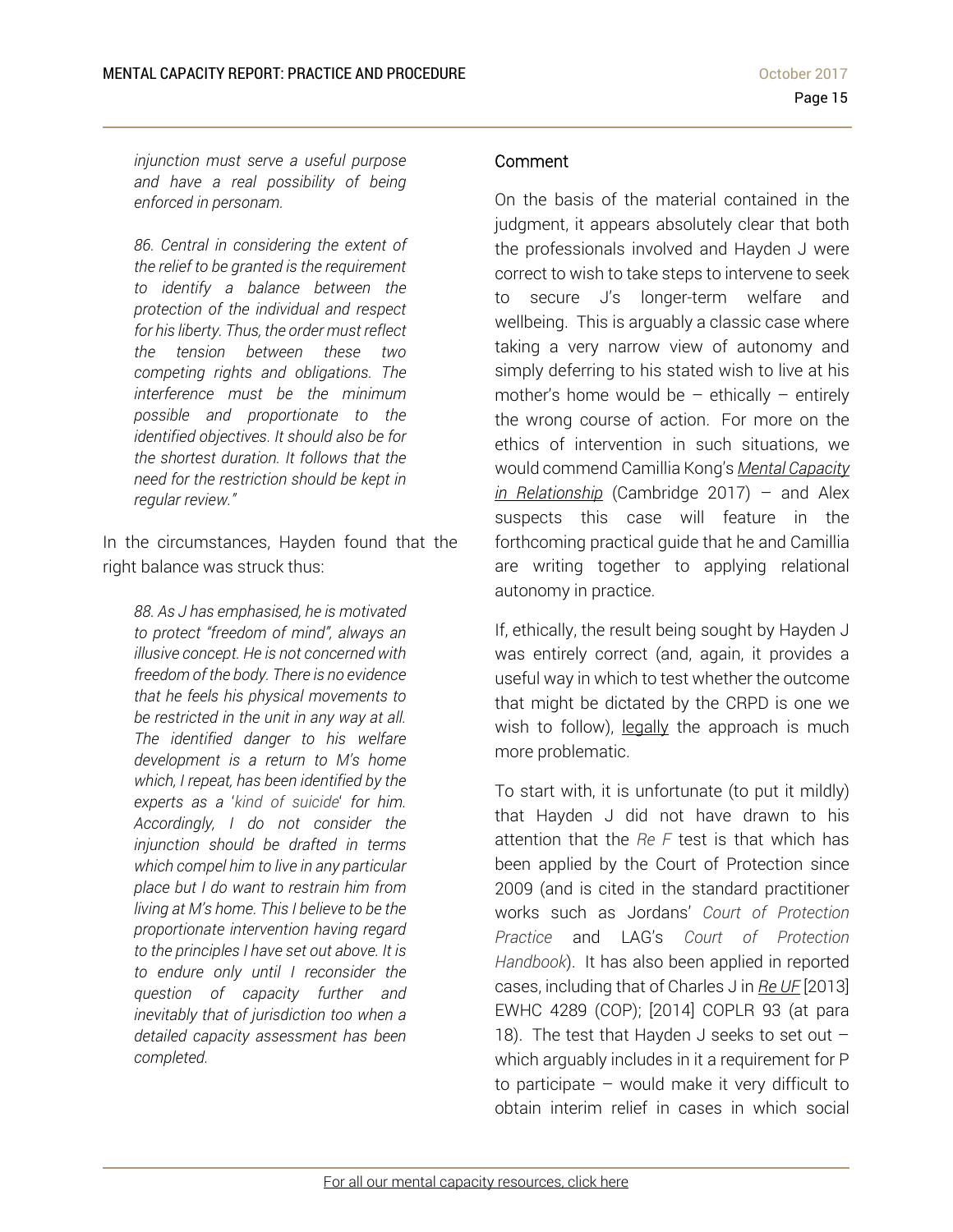workers or others are being prevented from seeing and assessing P but in which there is nonetheless proper reason to believe (from surrounding evidence) that they may lack capacity to make the decision in question. An example of the very practical difficulties that can be caused in this context, and the power of s.48 to assist can be seen in *Re SA; FA v Mr A* [2010] EWCA Civ 1128, a case which also demonstrates how the court can and should calibrate the steps that it will take under s.48 so as to reflect that capacity is still in issue. 23

The second problem is that, from an outside perspective, one could legitimately ask why Hayden J went to such lengths to decline to engage the interim jurisdiction of the Court of Protection but then, through deploying the inherent jurisdiction, brought about an essentially identical outcome to that which would have been obtained had it been engaged, in other words: (1) requiring rapid steps to be taken to get better capacity evidence; and (2) directing relief against the subject matter of the proceedings to secure their well-being in the interim.

This was not a situation (at least from the judgment) where it could be said that J's decision-making was currently being compromised by the actions of M (or N) – i.e. this was not the sort of undue

 $\overline{a}$ 

influence/coercion case envisaged in *Re SA* or *Re DL*, where relief would have been directed against the perpetrator of the abuse. Rather, in the (laudable) aim of securing a richer version of autonomy for J, Hayden J prevented him from taking precisely the course of action which  $-$  at least at face value  $-$  J was saying he wanted to take. We note in this regard that Munby J (as he then was) held in *JE v DE* [2006] EWHC 3459 (Fam) that preventing a person from living in the one place that they say they wish to live amounted to a deprivation of their liberty.[24] Although this definition may well not have survived the formulation of the 'acid test' in *Cheshire West*, it nonetheless shows that at least one judge has previously held that preventing an individual from living in one specific place is a very serious interference with their rights (and, if this applied to J's case, on what basis could the deprivation of his liberty be justified by reference to Article 5(1)(e)?).

In the circumstances, therefore, it seems to us that this case provides powerful evidence as to why it is so necessary that a long, hard look is taken at the way in which the inherent jurisdiction is evolving with a view  $-$  ultimately  $$ to developing (1) a statutory basis upon which intervention in J's case can be justified (if we think it should); and (2) principles to govern what steps can be taken by way of such intervention. The High Court ducked the

<sup>23</sup> Whilst this started as a permission application before Munby LJ in the Court of Appeal, he also then, substantively, determined matters having granted permission.

<sup>24 &</sup>quot;*But the crucial question in this case, as it seems to me, is not so much whether (and, if so, to what extent) DE's freedom or liberty was or is curtailed within the institutional setting. The fundamental issue in this case, in my judgment, is whether DE was deprived of his liberty to* 

*leave the X home and whether DE has been and is deprived of his liberty to leave the Y home. And when I refer to leaving the X home and the Y home, I do not mean leaving for the purpose of some trip or outing approved by SCC or by those managing the institution; I mean leaving in the sense of removing himself permanently in order to live where and with whom he chooses, specifically removing himself to live at home with JE.*"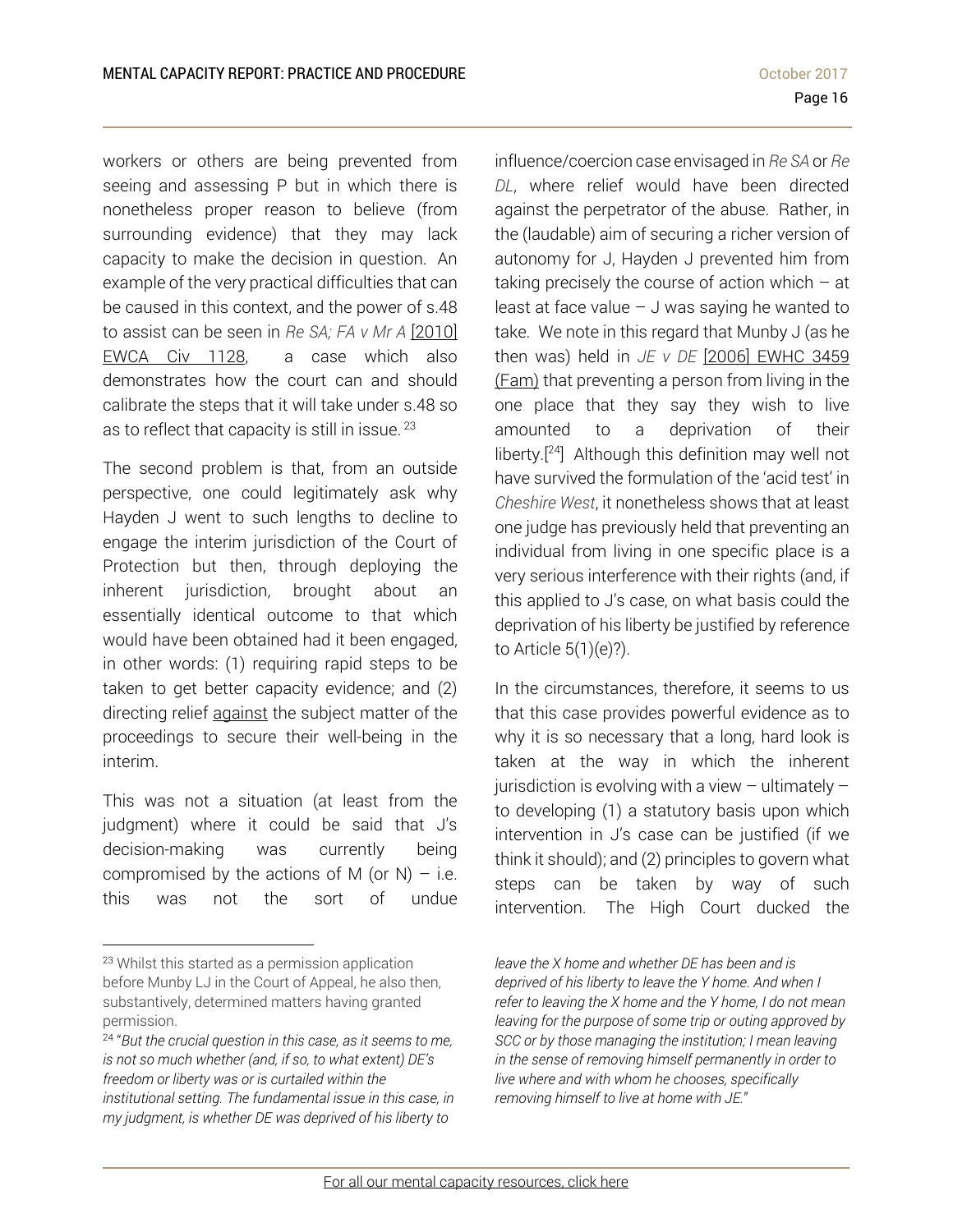opportunity to undertake (2) in the decision in *Mazhar v The Lord Chancellor* [2017] EWFC 65, but in any event we think that the principles at stake are too important to be left to evolution through case-law. We should perhaps lay down a marker that if the process of setting down a statutory framework leads us to take a wider view of what autonomy may means, we would say "so much the better."

# Short Note: judicial concern about inherent jurisdiction and deprivation of liberty

We note briefly the comments of Holman J in *A Local Authority v AT and FE* [2017] EWHC 2458 (Fam) in relation to the increasing use of the inherent jurisdiction to authorise children's deprivation of liberty as a result of the lack of places for secure accommodation orders. His Lordship observed that *"I personally have been almost drowned out by these applications this week"* and "*There is a grave risk that the safeguard of approval by the Secretary of State is being denied to some of the most damaged and vulnerable children. This is a situation which cannot go on, and I intend to draw it to the attention of the President of the Family Division*." His Lordship was particularly concerned that this "*child has been deprived of his liberty now for three months without any guardian being appointed to act on his behalf*" and ordered Cafcass to allocate one. Moreover, and with clear parallels to COP proceedings, the court observed that "*it is very important that ordinarily in these situations, which in plain language involve a child being 'locked up', the child concerned should, if he wishes, have an opportunity to attend a court hearing*."

# Court of Protection statistics: April to June 2017

The latest figures an increasing trend in applications and orders made in relation to deprivation of liberty. There were 919 of such applications made in this quarter, up 24% on the number made in April to June 2016. Similarly, orders made for deprivation of liberty almost doubled over the same period, from 375 to 689 respectively.



By burrowing into the supporting spreadsheet, we can see that the 919 deprivation of liberty applications were broken down into 106 applicatons for orders under s.16, 282 s.21A applications, and 531 applications under the *Re*  X process.

Deprivation of liberty aside, there were 7,623 other applications were filed, unchanged from the equivalent quarter in 2016 (7,616 applications). Just under half (49%) related to applications for appointment of a property and affairs deputy. In comparison, there was a 52% increase in the number of court orders made in this period. The 10,205 orders were driven by a clearance of outstanding cases and an increase in the number of cases being dealt with by regional courts. Almost half (41%) of these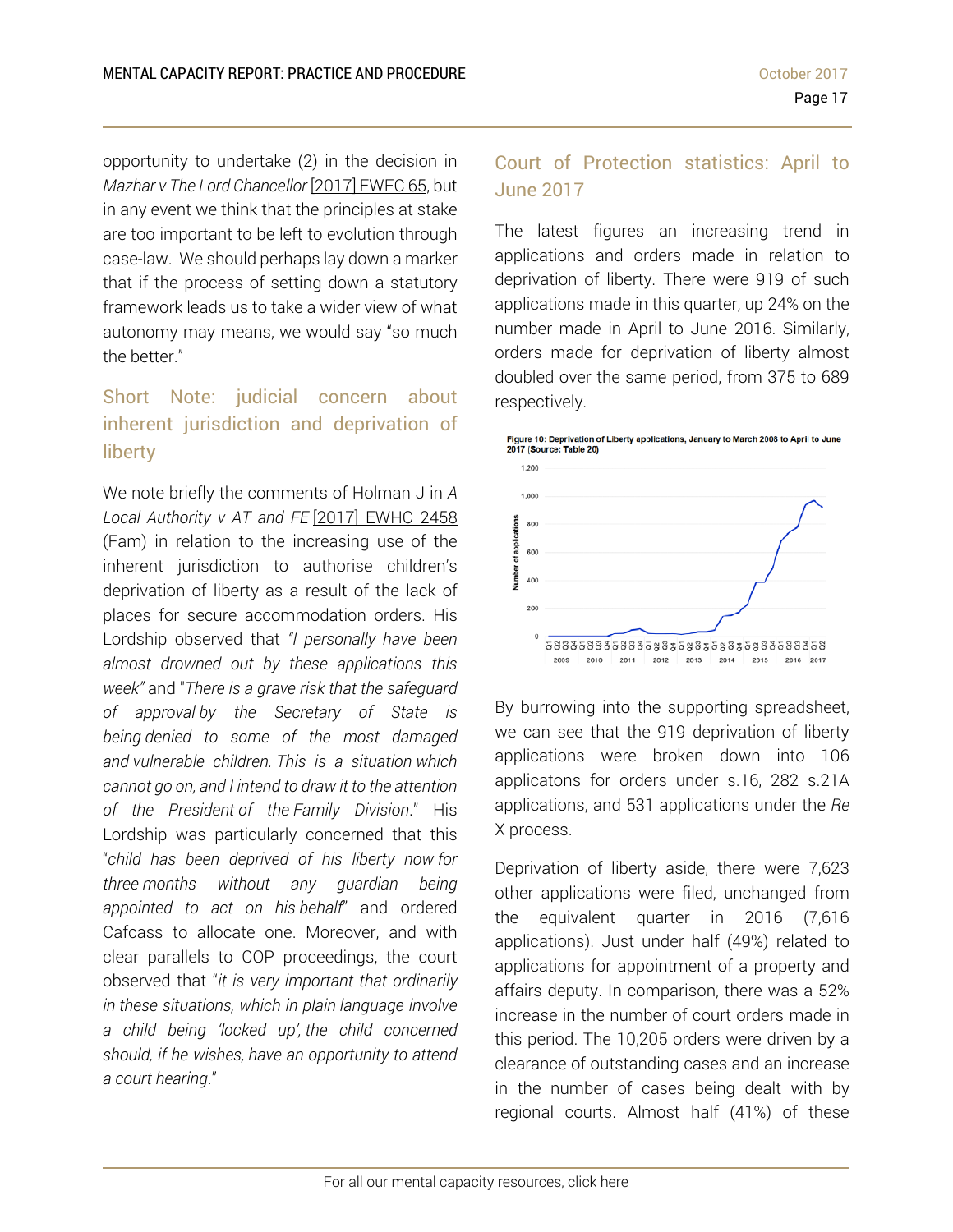related to the appointment of a deputy for property and affairs.

A significant increase was also seen by the Office of the Public Guardian, with 194,012 Lasting Powers of Attorney received in this quarter, up 30% on the same quarter for 2016. This is largely due to increased publicity and new online forms making it simpler and faster to apply for LPAs. Conversely, and perhaps unsurprisingly since it is now 10 years since it stopped being possible to create an Enduring Power of Attorney, there was a 9% drop down to 2,953 in the receipt of Enduring Powers of Attorney.



# Amendment to Explanatory Report of the 2000 Hague Convention

In a very unusual step, the Explanatory Report to the 2000 Hague Convention on the International Protection of Adults (which underpins Sch 3 to the MCA 2005 in complex ways explained here) has issued in a new and revised edition, available here. In addition to the correction of a few typos, the new and revised edition includes in particular a modification to paragraph 146 made by the Rapporteur, Professor Paul Lagarde relating to the confirmation of powers of representation (powers of the attorney and the like). The new paragraph reads thus:

*The concept of the confirmation of powers must give every guarantee of reliability and be seen in the light of legal systems which make provision for this confirmation and place it in the hands of a particular authority, judicial in Quebec, administrative elsewhere. The first version of this report, which was based on a reading of the Convention text, set forth that this confirmation is not a measure of protection within the meaning of the Convention. If this indeed were the case, there would be no need to mention it alongside the measures of protection in Article 38. However, some delegations have since asserted that this analysis is not one which, according to them, flows from the discussion, difficult as it was.* […] *According to this view, a confirmation could constitute a measure of protection within the meaning of Article 3 and it could only be given by the competent authority under the Convention. A consequence of this might be that, if the adult has, in accordance with Article 15, paragraph 2, submitted the conferred power to an applicable law other than that under which the authorities have jurisdiction under the Convention, the representative risks being deprived of the possibility of having his or her powers confirmed, for instance, by the competent authority of the State whose law is applicable to the power of representation.* 

In the domestic context, the CoP Rules now provide for a standalone application to be made in any case where there is doubt as to the basis upon which the attorney under a foreign power is operating (see Part 24, at present).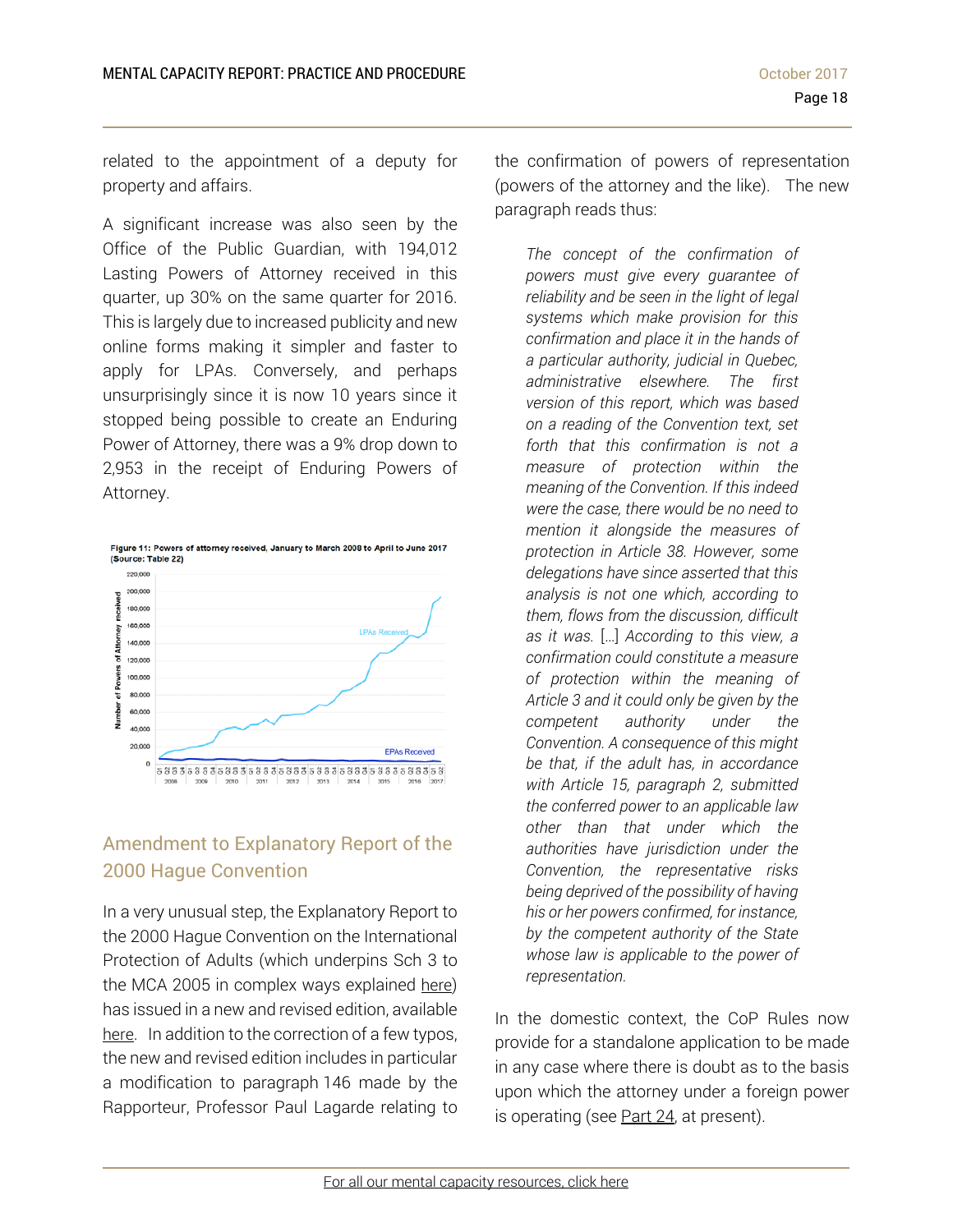# Editors and Contributors





Alex is recommended as a 'star junior' in Chambers & Partners for his Court of Protection work. He has been in cases involving the MCA 2005 at all levels up to and including the Supreme Court. He also writes extensively, has numerous academic affiliations, including as Wellcome Research Fellow at King's College London, and created the website www.mentalcapacitylawandpolicy.org.uk. To view full CV click here.



# **Victoria Butler-Cole: vb@39essex.com**

Victoria regularly appears in the Court of Protection, instructed by the Official Solicitor, family members, and statutory bodies, in welfare, financial and medical cases. Together with Alex, she co-edits the Court of Protection Law Reports for Jordans. She is a contributing editor to Clayton and Tomlinson 'The Law of Human Rights', a contributor to 'Assessment of Mental Capacity' (Law Society/BMA 2009), and a contributor to Heywood and Massey Court of Protection Practice (Sweet and Maxwell). To view full CV click here.



## **Neil Allen: neil.allen@39essex.com**

Neil has particular interests in human rights, mental health and incapacity law and mainly practises in the Court of Protection. Also a lecturer at Manchester University, he teaches students in these fields, trains health, social care and legal professionals, and regularly publishes in academic books and journals. Neil is the Deputy Director of the University's Legal Advice Centre and a Trustee for a mental health charity. To view full CV click here.



#### **Annabel Lee: annabel.lee@39essex.com**

Annabel has experience in a wide range of issues before the Court of Protection, including medical treatment, deprivation of liberty, residence, care contact, welfare, property and financial affairs, and has particular expertise in complex cross-border jurisdiction matters. She is a contributing editor to 'Court of Protection Practice' and an editor of the Court of Protection Law Reports. She sits on the London Committee of the Court of Protection Practitioners Association. To view full CV click here.



## **Nicola Kohn: nicola.kohn@39essex.com**

Nicola appears regularly in the Court of Protection in health and welfare matters. She is frequently instructed by the Official Solicitor as well as by local authorities, CCGs and care homes. She is a contributor to the 4th edition of the *Assessment of Mental Capacity: A Practical Guide for Doctors and Lawyers* (BMA/Law Society 2015). To view full CV click here.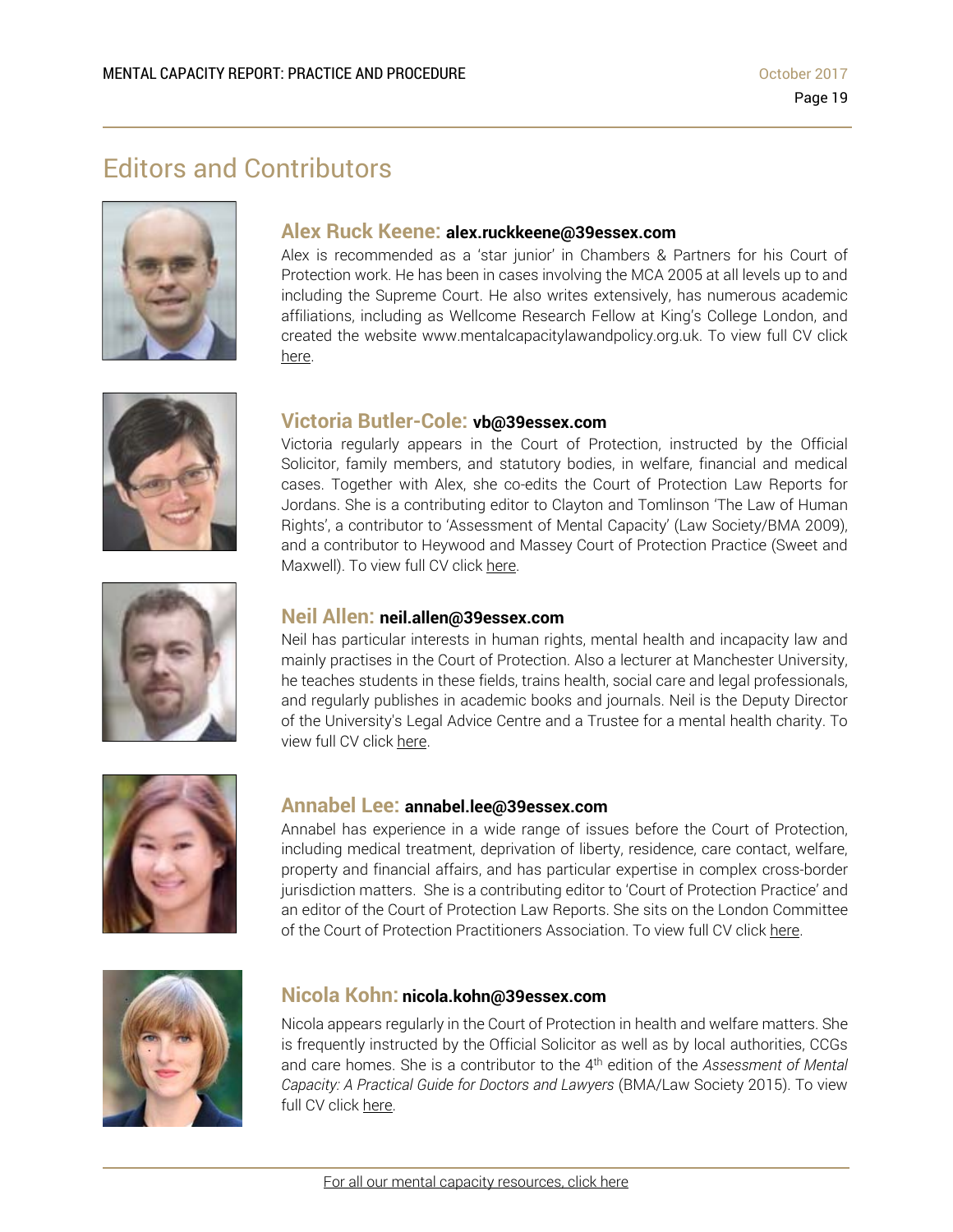# Editors and Contributors



## **Katie Scott: katie.scott@39essex.com**

Katie advises and represents clients in all things health related, from personal injury and clinical negligence, to community care, mental health and healthcare regulation. The main focus of her practice however is in the Court of Protection where she has a particular interest in the health and welfare of incapacitated adults. She is also a qualified mediator, mediating legal and community disputes, and is chair of the London Group of the Court of Protection Practitioners Association. To view full CV click here.



## **Simon Edwards: simon.edwards@39essex.com**

Simon has wide experience of private client work raising capacity issues, including *Day v Harris & Ors* [2013] 3 WLR 1560, centred on the question whether Sir Malcolm Arnold had given manuscripts of his compositions to his children when in a desperate state or later when he was a patient of the Court of Protection. He has also acted in many cases where deputies or attorneys have misused P's assets. To view full CV click here.



#### **Adrian Ward: adw@tcyoung.co.uk**

Adrian is a Scottish solicitor and a consultant at T C Young LLP, who has specialised in and developed adult incapacity law in Scotland over more than three decades. Described in a court judgment as: *"the acknowledged master of this subject, and the person who has done more than any other practitioner in Scotland to advance this area of law,"* he is author of Adult Incapacity, Adults with Incapacity Legislation and several other books on the subject. To view full CV click here.



### **Jill Stavert: j.stavert@napier.ac.uk**

Jill Stavert is Professor of Law, Director of the Centre for Mental Health and Capacity Law and Director of Research, The Business School, Edinburgh Napier University. Jill is also a member of the Law Society for Scotland's Mental Health and Disability Sub-Committee, Alzheimer Scotland's Human Rights and Public Policy Committee, the South East Scotland Research Ethics Committee 1, and the Scottish Human Rights Commission Research Advisory Group. She has undertaken work for the Mental Welfare Commission for Scotland (including its 2015 updated guidance on Deprivation of Liberty). To view full CV click here.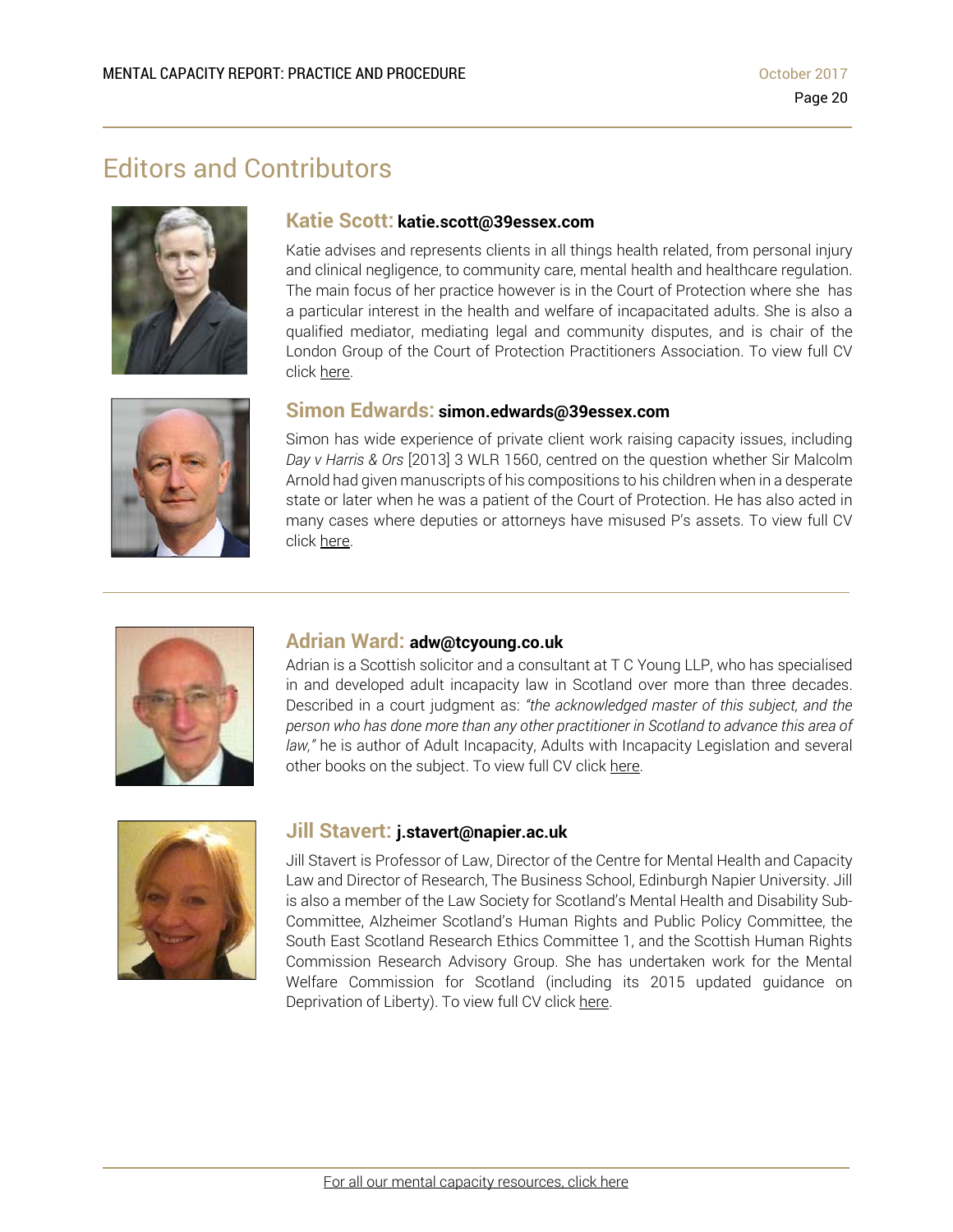# Conferences

**Conferences at which editors/contributors are speaking** 

## Adults with Incapacity: the Future is Now

Adrian is speaking at this half-day LSA conference on 18 October in Glasgow. For more details, and to book, see here.

# 'Taking Stock'

Neil is chairing and speaking at the 2017 Annual 'Taking Stock' Conference in Manchester on 19 October. For more details, and to book, see here.

# International Congress on Vulnerabilities, Law and Rights

Adrian is speaking on 7 November 2017 at the International Congress on Vulnerabilities, Law and Rights, in Coimbra, Portugal, organised by Coimbra University. For more details, see here.

# Deprivation of Liberty in the Community

Alex is delivering a day's training in London on 1 December for Edge Training on judicial authorisation of deprivation of liberty. For more details, and to book see here.

# Deprivation of Liberty Safeguards: The Implications of the 2017 Law Commission Report

Alex is chairing and speaking at this conference in London on 8 December which looks both at the present and potential future state of the law in this area. For more details, see here.

# **Advertising conferences and training events**

If you would like your conference or training event to be included in this section in a subsequent issue, please contact one of the editors. Save for those conferences or training events that are run by non-profit bodies, we would invite a donation of £200 to be made to the dementia charity My Life Films in return for postings for English and Welsh events. For Scottish events, we are inviting donations to Alzheimer Scotland Action on Dementia.